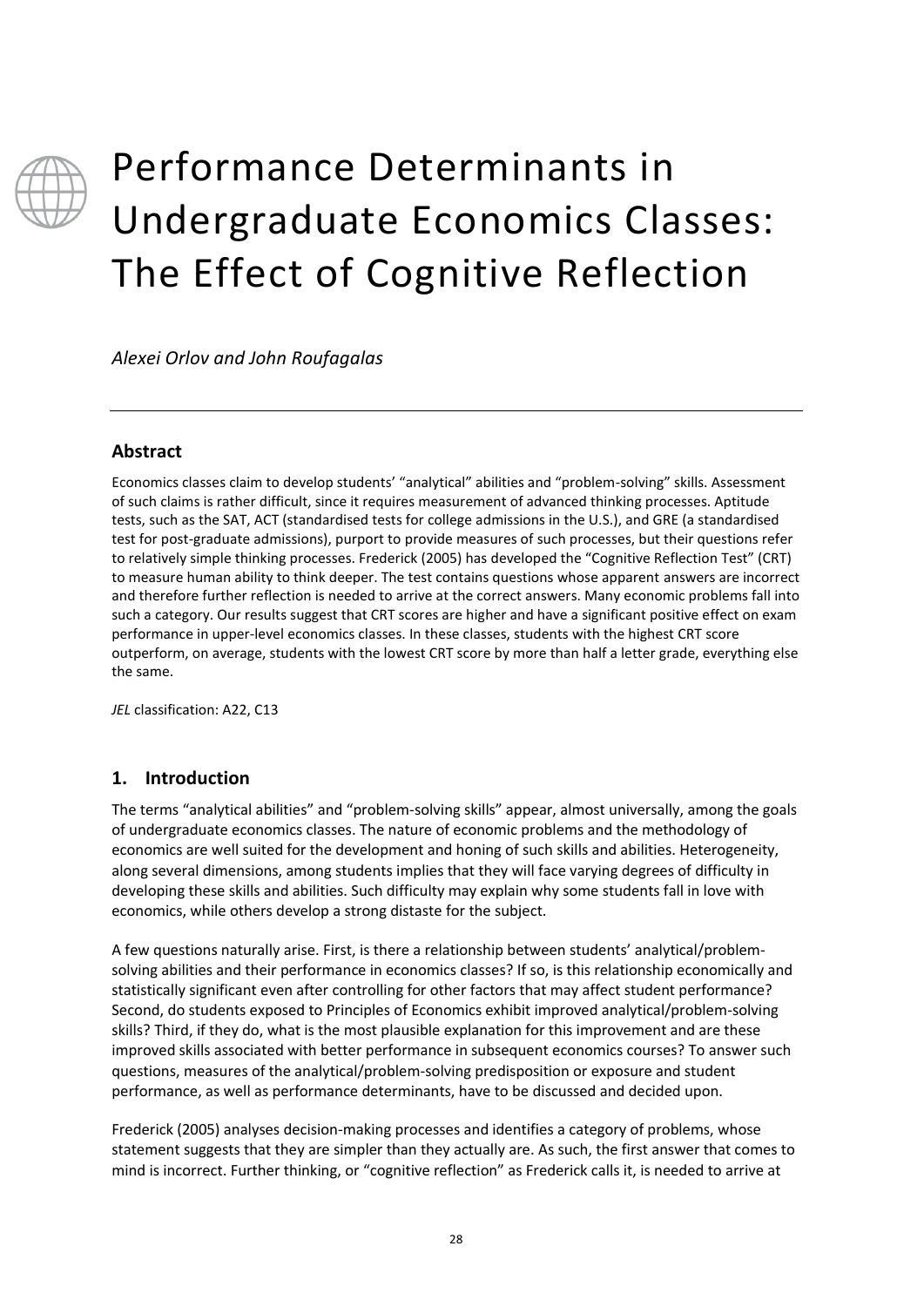the correct answer. Frederick has developed the "Cognitive Reflection Test" (CRT) as a way to measure a person's ability to arrive at the correct answer by cognitive reflection. It is interesting to note that many economic problems have the characteristic that the intuitive answer that first comes to mind is usually wrong and further reflection is needed to arrive at the correct one.<sup>1</sup> Hence, it is our claim that the CRT tests students' disposition/aptitude towards the kinds of analytical abilities and problemsolving skills that are associated with economics. Our working hypothesis is that students performing better in the CRT will, on average, perform better in economics classes. Just as most of the literature on this topic, our paper does not take a stand on the direction of causation between cognitive reflection and performance, as our goal is to investigate the association between the two while controlling for as many other variables for which we have collected data, in addition to the CRT, that may affect student performance.

Siegfried and Fels (1979) review the literature and enumerate the factors that may affect student performance in economics classes, especially principles. These factors are classified in four categories: Student Human Capital, Faculty Human Capital, College Environment, and Student Effort. In the subsequent three decades more research on some of these factors has been carried out. Table 1 provides a summary of Siegfried and Fels' (1979) findings with respect to the factors affecting students' performance. The table also summarises findings reported in the more recent extant literature regarding these as well as several additional factors. Papers cited in the fourth column contain additional references.

|                  |                                                       | <b>Effect on</b>                                                                   | <b>Recent Literature</b>              |                                                  |  |  |
|------------------|-------------------------------------------------------|------------------------------------------------------------------------------------|---------------------------------------|--------------------------------------------------|--|--|
| Category         | <b>Factor</b>                                         | <b>Student</b><br>Performance in<br>Siegfried and<br>Fels (1979)                   | Author(s)                             | <b>Effect on Student</b><br>Performance          |  |  |
|                  | Entrance exam<br>scores (Verbal and<br>Math SAT, ACT) | Strong positive<br>effect; Verbal<br>SAT has a<br>stronger effect<br>than Math SAT | Ballard and Johnson<br>(2004)         | Strong positive<br>effect for Math<br><b>SAT</b> |  |  |
| Student          | High school rank                                      | Positive impact                                                                    |                                       |                                                  |  |  |
|                  | Student maturity                                      | No effect                                                                          | Anderson, Benjamin<br>and Fuss (1994) | Positive effect                                  |  |  |
| Human<br>Capital | Socioeconomic<br>background                           | No effect                                                                          |                                       |                                                  |  |  |
|                  | High school<br>economics                              | Inconclusive                                                                       | Anderson, Benjamin<br>and Fuss (1994) | Positive effects<br>when students<br>score high  |  |  |
|                  | Pre-test score                                        | Positive and<br>significant<br>effect on post-<br>test scores                      |                                       |                                                  |  |  |

## **Table 1:** Literature Review

 $1$  Here are two examples: (A). The Bond Price – Yield relation in the financial markets. The immediate answer to the question: "What happens to yields when bond prices increase?" is often: "Yields increase!"

<sup>(</sup>B) Comparative Advantage. "If a country has an absolute advantage in both tradable products over its partner, is trade still mutually advantageous?" For many students not trained in economics (and some trained!) the intuitive answer is "No". Many other examples can be given.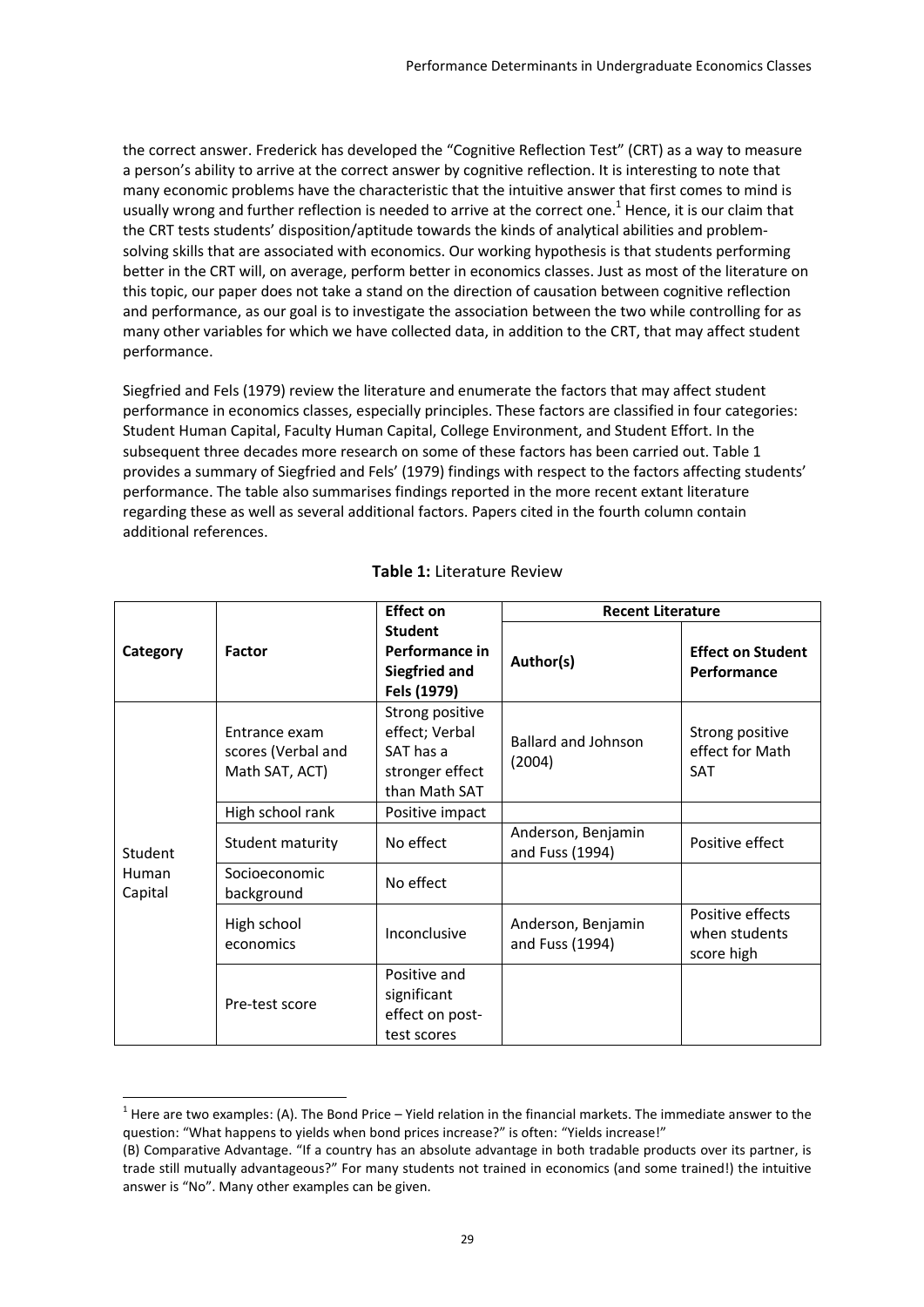|                              | Gap closing measures                                                      | Knowing more<br>at the beginning<br>implies less<br>added<br>knowledge |                                                                                                                                |                                                                                                                                                          |
|------------------------------|---------------------------------------------------------------------------|------------------------------------------------------------------------|--------------------------------------------------------------------------------------------------------------------------------|----------------------------------------------------------------------------------------------------------------------------------------------------------|
|                              | Years of teaching                                                         | Positive                                                               | Hoffman and<br>Oreopoulos (2006)                                                                                               | No effect                                                                                                                                                |
| Faculty<br>Human<br>Capital  | TUCE (Test of<br>Understanding<br>College Economics)<br>scores by faculty | Positive                                                               |                                                                                                                                |                                                                                                                                                          |
|                              | Graduate school<br>grades                                                 | Positive                                                               |                                                                                                                                |                                                                                                                                                          |
| College<br>Environment       | Class size                                                                | No effect                                                              | Raimondo, Esposito and<br>Gershenberg (1990),<br><b>Monks and Schmidt</b><br>(2010)                                            | Negative effects<br>on (a) essay<br>exams, (b) future<br>intermediate<br>macroeconomics<br>performance, and<br>(c) self-reported<br>learning<br>outcomes |
|                              | Larger colleges                                                           | Positive                                                               |                                                                                                                                |                                                                                                                                                          |
|                              | High school-wide SAT<br>scores                                            | Positive                                                               |                                                                                                                                |                                                                                                                                                          |
|                              | Two semester series                                                       | More<br>understanding<br>than one course                               |                                                                                                                                |                                                                                                                                                          |
|                              | Choice of textbook                                                        | No effect                                                              |                                                                                                                                |                                                                                                                                                          |
|                              | Study time                                                                | No effect                                                              |                                                                                                                                |                                                                                                                                                          |
| Student<br>Effort            | Attendance                                                                | No effect                                                              | Marburger (2001),<br>Stanca (2006),<br>Arulampalam, Naylor<br>and Smith (2007)                                                 | Positive effects                                                                                                                                         |
|                              | Class Loads                                                               | No effect                                                              |                                                                                                                                |                                                                                                                                                          |
|                              | Average GPA                                                               | Positive effect                                                        | Grove, Wasserman and<br>Grovner (2006)                                                                                         | Positive effect                                                                                                                                          |
| Additional<br><b>Factors</b> | Student gender                                                            |                                                                        | Anderson, Benjamin<br>and Fuss (1994), Ballard<br>and Johnson (2004),<br>Borg and Stranahan<br>(2002), Robb and Robb<br>(1999) | Females score<br>lower                                                                                                                                   |
|                              | Instructor gender                                                         |                                                                        | Hoffman and<br>Oreopoulos (2007)                                                                                               | Small positive<br>effect on same<br>gender students                                                                                                      |
|                              | Student and<br>instructor personality<br>type                             |                                                                        | Borg and Stranahan<br>(2002), Borg and<br><b>Shapiro (1996)</b>                                                                | Introvert,<br>sensing/judging<br>students perform<br>better                                                                                              |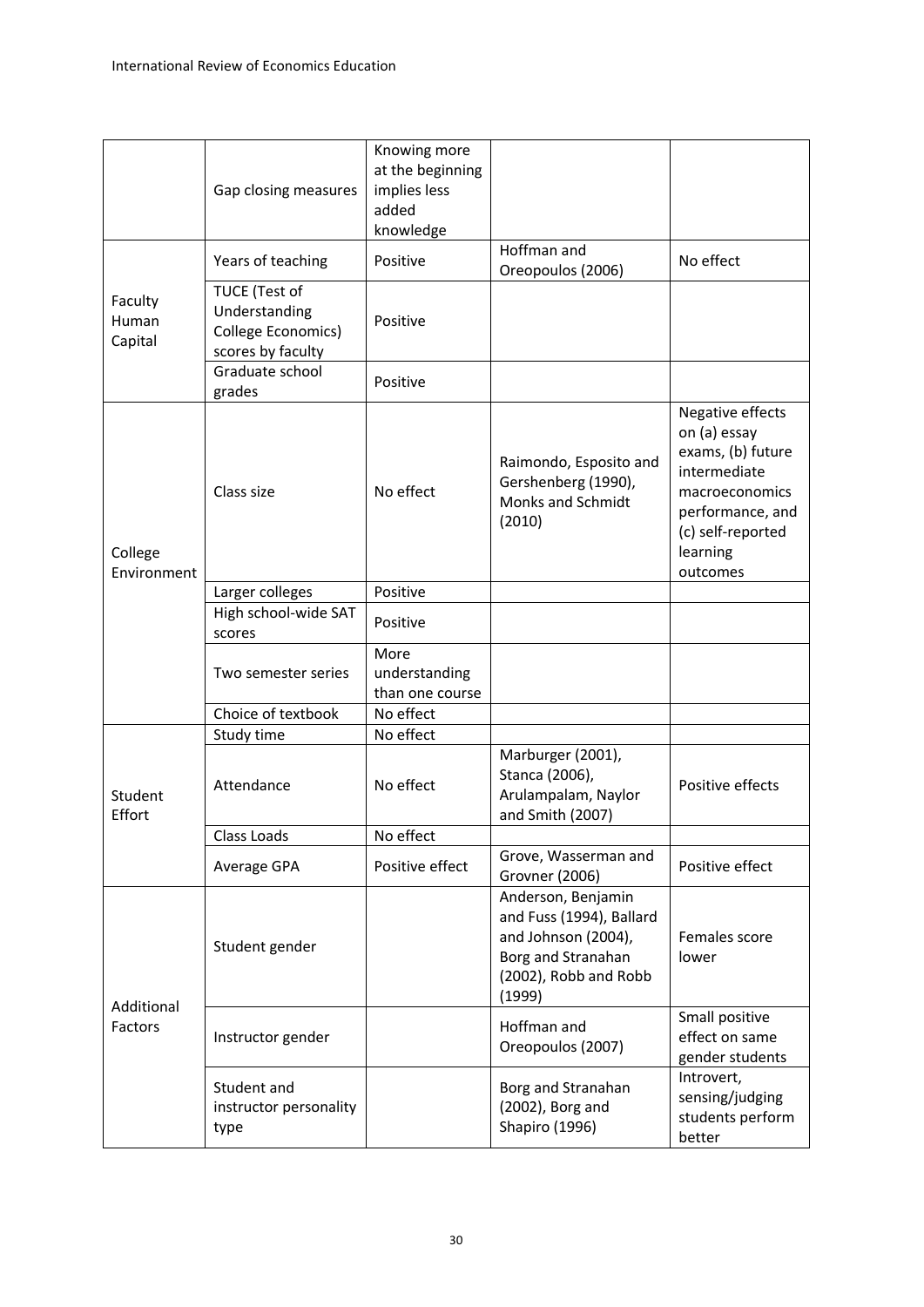Some of the above effects are statistically significant but quantitatively small<sup>2</sup>. When both statistical and quantitative significance are taken into consideration, it seems that average (college) grade point average (GPA), high school GPA or rank, verbal and mathematical aptitude, student gender and student attendance are the most significant factors among those explored in the literature.

None of the above factors is directly associated with a student's ability to analyse and solve problems. It can be argued that factors such as mathematical ability and high school GPA or rank may be proxies for these types of ability. It is our argument that the higher-level analytical skills used in economics are different from the lower-level learning skills used in high school.<sup>3</sup> Hence, we claim that using the CRT results provides information about a student's analytical aptitude and can predict the student's performance in economics classes.

Our goal is to examine whether cognitive reflection, as measured by the CRT, can predict the student's performance in an economics class. Our results indicate that the CRT measure is not statistically significant in predicting exam performance in principles classes. Students entering upper-level classes (one of which is required for all business majors, and the other is an elective) are able to score better in the CRT. An upper-level student who answers all three CRT questions correctly is expected to perform up to approximately 8-10 points (i.e. almost a letter grade) better in the exams than a student who answers all three questions incorrectly.

The rest of the paper is organised as follows: first, we introduce the CRT and provide an explanation of the decision model that it may reflect. Second, we briefly present our sample, followed by a discussion of the model and methodology. Finally, we discuss the results and present suggestions for further research.

# **2. Decision-making and the Cognitive Reflection Test (CRT)**

Brain scanning techniques are greatly advancing our knowledge of the areas of the brain responsible for the various types of decision-making. Cohen (2005) reviews this knowledge and convincingly claims that decisions are the result of different, possibly competing, decision systems in the human brain. Greatly simplifying Cohen's arguments, we construct a model of decision-making consistent with his claims. According to this model, there are two decision-making systems associated with two different areas of the human brain: the pre-frontal lobe (the evolutionary newer part of the brain), and the subcortical structures (the evolutionary older part that includes areas such as the striatum and the brainstem). The subcortical structures are responsible for emotional, reflexive, routine types of decisions. These decisions are made fast and sequences of such decisions can be made in a parallel fashion, which implies that their cost is very low.

The prefrontal lobe is a more complex area. It contains what we can call a decision "controller" and a decision "processor." The processor is capable of higher-power thinking, analysis and problem-solving. It can face, and potentially solve correctly, previously un-encountered problems and come up with innovative solutions and ideas. But this processor requires concentration and can only deal with one decision at a time, i.e. it operates serially. As such it implies high costs of processing.

 $^2$  For example, Stanca (2006) argues that a student with perfect attendance (100%) is expected to score 1.2% higher than a student with average attendance (70.8%). In the US semester system, with a class meeting three times per week for 14 weeks, each class meeting is approximately 2.38% of the overall attendance. Even if we round this number to 3% (to account for exam time, cancelled classes etc), skipping a 50-minute class is expected to cost the student 0.12% of the final grade, a small effect.

 $3$  We have in mind something like the "proficiencies" discussed in Hansen (2001), which in a sense are parallel to the taxonomy in Bloom (1956). Low level skills involve "Accessing existing knowledge" and "Displaying command of existing knowledge," while higher level skills involve "Interpreting existing knowledge," "Interpreting and manipulating economic data," "Applying existing knowledge," and, finally, "Creating new knowledge."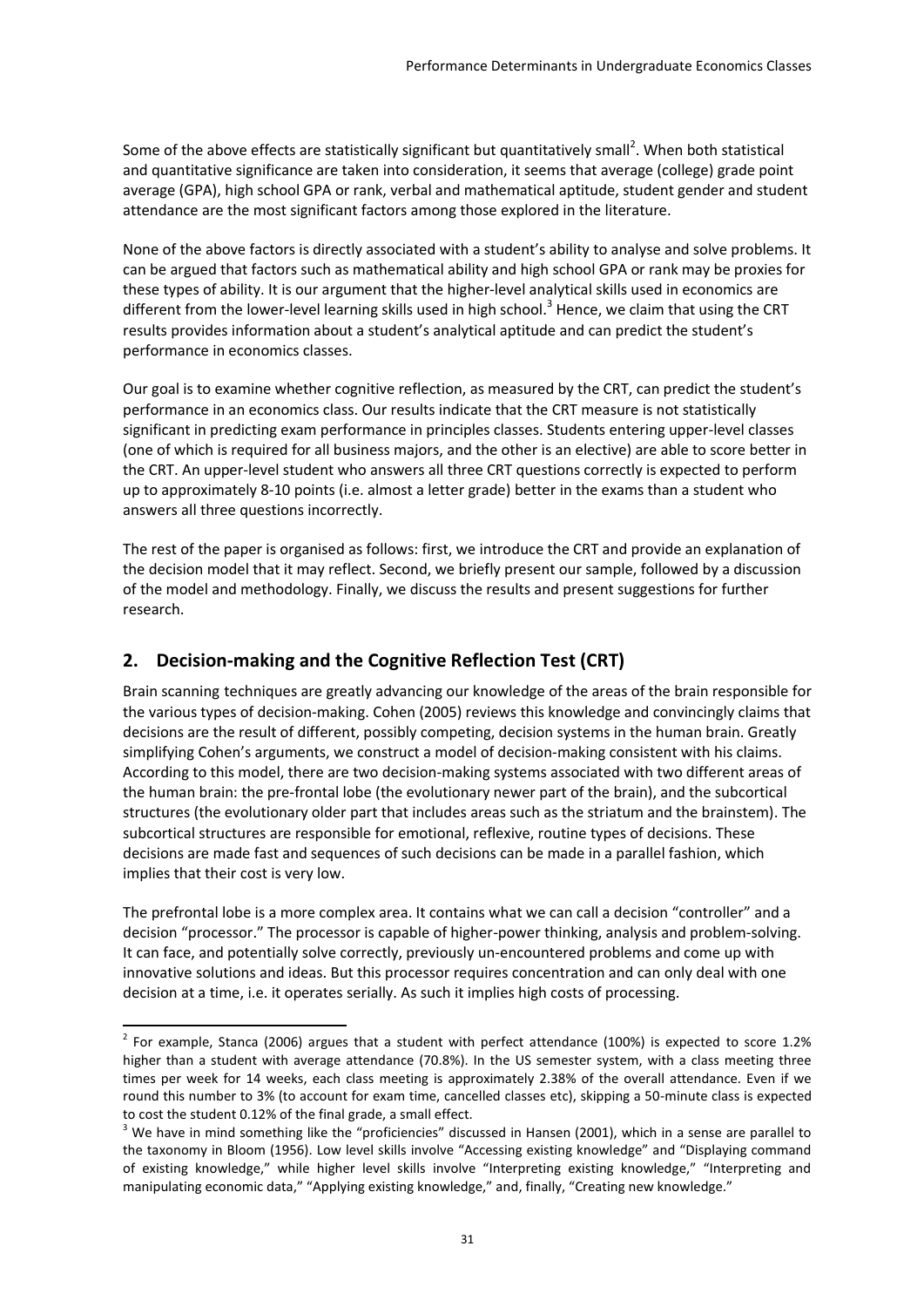The "controller" function of the pre-frontal cortex is responsible for decision allocation and evaluation: as the need for a decision arises, the controller makes an initial evaluation (based on some criteria) and allocates the actual decision either to the pre-frontal processor or to the subcortical structures. Presumably, the processor makes a rough evaluation of the expected benefits or the size of the stakes involved in the decision and decides where to allocate it. When the actual answer is received, the controller evaluates it and either announces it or remits it to the high-order processor for further processing. Figure 1 presents a graphical representation of the model.

Learning is presumably a process through which routine decisions are relegated from the high-order processor to the subcortical structures. For example, multiplication tables for a 7-year-old are most probably processed in the pre-frontal processor. For most educated adults the routine calculations involved with multiplication tables have been relegated to the subcortical structures.



**Figure 1:** Cohen's Brain Decision-Making Model

Source: Authors' adaptation of arguments in Cohen (2005).

Heterogeneity with respect to costs of processing and benefits of specific decisions imply that different individuals will allocate their decisions differently and they may come up with different answers when faced with the same problem. An example from finance may illustrate the point: consider two investors with the same portfolio decision - to buy 1000 shares of company X. The decision may be made in the subcortical structures using a simple rule like: "If the share price has increased in the last two weeks, buy; otherwise do not buy." Or it can be made in the pre-frontal processor by collecting information about the prospects of company X, calculating financial ratios, estimating the effect of the overall economy, and so on. The investor with high cost of using the pre-frontal processor and with a controller that estimates that stakes involved (such as the probability of losing a large chunk of the investment, etc.) are relatively small will most likely allocate the decision to the cheaper subcortical structures. On the other hand, an investor who considers the cost of using the pre-frontal cortex relatively low and the stakes involved relatively high will most likely use the pre-frontal processor.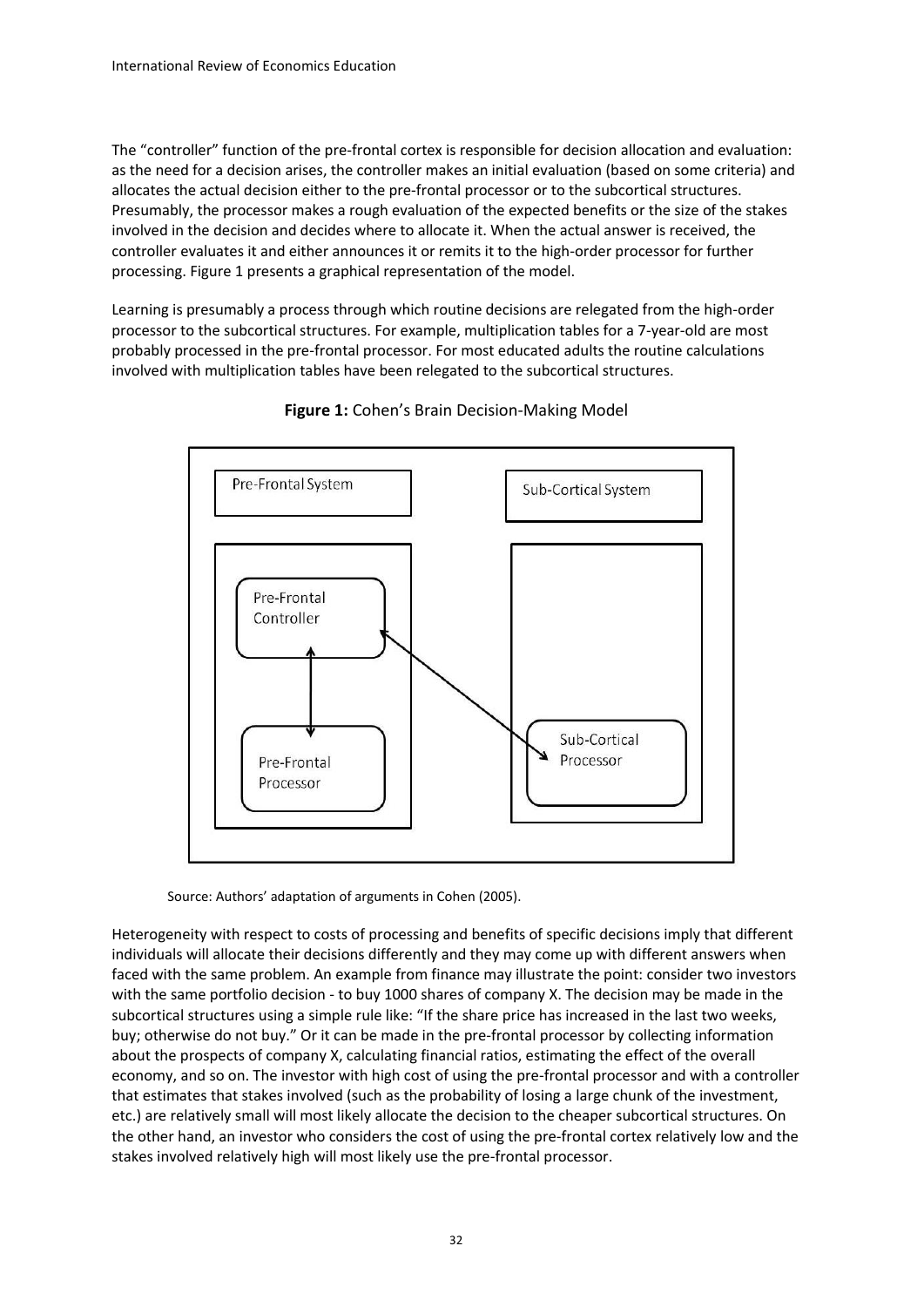**Figure 2:** The Cognitive Reflection Test (CRT)

| 1. | A bat and a ball cost \$1.10 in total. The bat costs \$1.00 more than the ball. How much does the<br>ball cost?                                                                                                   |
|----|-------------------------------------------------------------------------------------------------------------------------------------------------------------------------------------------------------------------|
|    | cents                                                                                                                                                                                                             |
| 2. | If it takes 5 machines 5 minutes to make 5 widgets, how long would it take 100 machines to<br>make 100 widgets?                                                                                                   |
|    | minutes                                                                                                                                                                                                           |
| 3. | In a lake, there is a patch of lily pads. Every day, the patch doubles in size. If it takes 48 days for<br>the patch to cover the entire lake, how long would it take for the patch to cover half of the<br>lake? |
|    | days                                                                                                                                                                                                              |
|    |                                                                                                                                                                                                                   |
|    | Source: Frederick (2005)                                                                                                                                                                                          |

Frederick (2005) has identified a set of three simple questions, shown in Figure 2, that apparently the controller initially estimates can be solved by the subcortical structures.<sup>4</sup> Based on learned routines, such as averages, analogies, proportions, etc., the subcortical processor provides fast, reasonablelooking answers, which are actually incorrect. In particular, for Question 1, the automatic answer is 10 cents, the result of a simple subtraction of \$1.00, the price of the bat, from \$1.10, the price of the bundle. The actual answer is \$1.05 for the bat and \$0.05 for the ball, which can be found by solving a simple system of two equations with two unknowns. For question 2, the "apparent" (and incorrect) answer comes from analogies that imply 5/5/5 should be analogous to 100/100/100, hence 100 minutes. The correct answer is 5 minutes, which is found after noting that it takes each machine 5 minutes to make 1 widget and that machines can work simultaneously. Finally, in Question 3, the automatic answer comes from proportions: if it takes 48 days to cover the entire lake, it would take 24 days (or half of 48) to cover half of the lake. The correct answer is, of course, 47 days: the patch would double in size on day 48 and thus cover the entire lake.

Presumably, the pre-frontal controller evaluates the answers. Some of the test-takers provide these incorrect automatic answers either because the controller considers them correct, or because the controller lacks the skills to evaluate them, or the controller thinks that it is too costly to evaluate them in detail. For some other respondents, the controller evaluation demonstrates that the answers are incorrect and the problems are relegated to the pre-frontal processor. These respondents will most likely come up with correct answers. This is obvious from the reaction of the respondents when the correct answers are explained to them.

As was pointed out above, many economics problems have the characteristic that routine reflexive answers are incorrect and more cognitive reflection is needed to come up with the correct answer. It is

<sup>&</sup>lt;sup>4</sup> Frederick (2005) has developed his own terminology about the brain systems that answer questions. He uses the term "System 1" for what we call subcortical structures, and the term "System 2" for pre-frontal processing.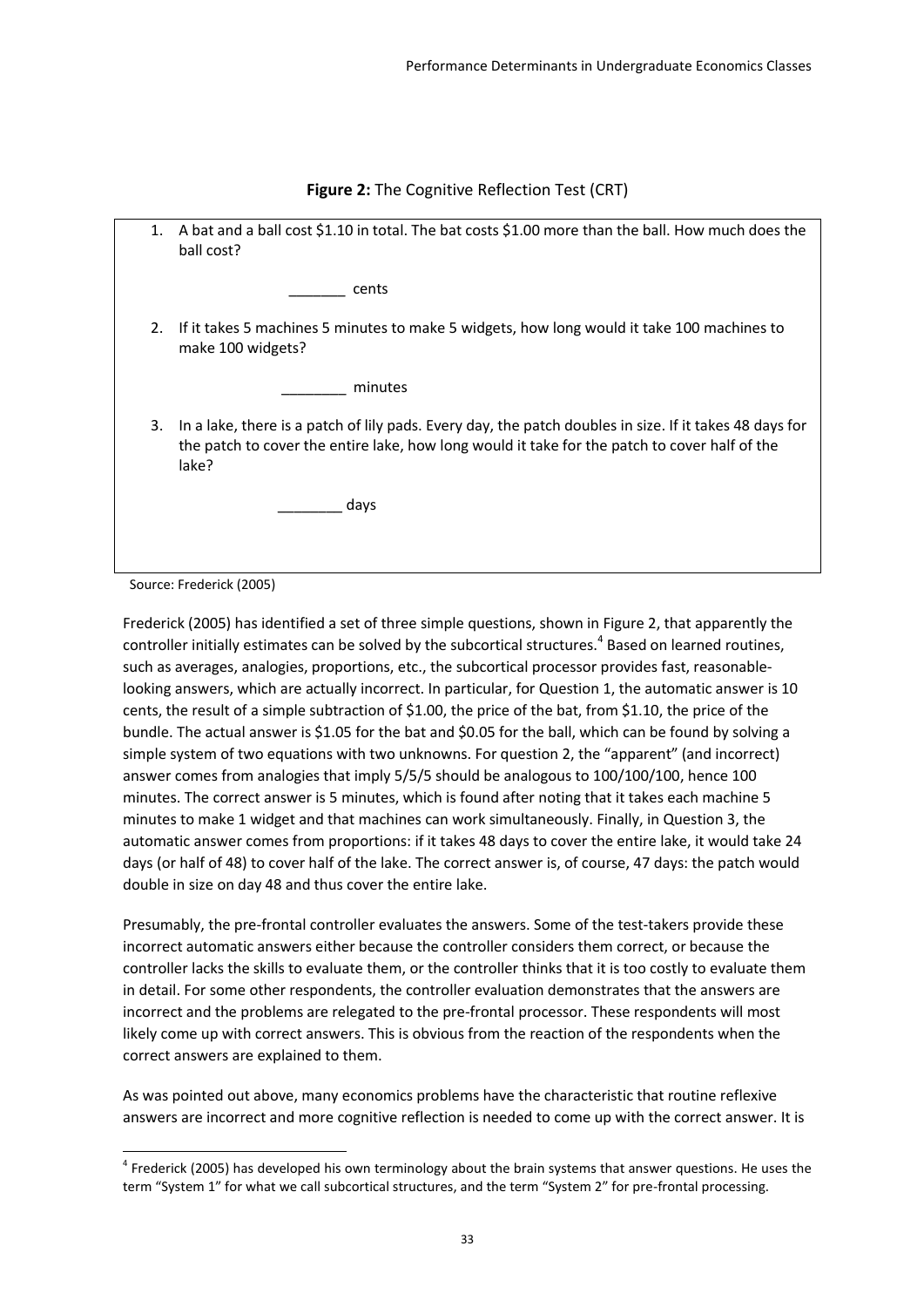our hypothesis that students who are more "reflective" in the manner measured by the CRT will perform better in economics classes. It should be clear from the preceding description of the CRT that to score high on the test, the respondents need to resist the urge to provide apparent and incorrect answers. Respondents can arrive at correct answers only upon further reflection, which requires a higher level of thinking. Thus the CRT intends to measure – and does measure – "the ability or disposition to resist reporting the response that first comes to mind" (Frederick, 2005, p. 35).

The CRT has been shown to be both reliable and consistent. Reliability of the CRT can be seen in Frederick's (2005) comparison of CRT with four other measures of cognitive ability. All alternative measures correlate positively and significantly with the CRT. Frederick also documents a strong correspondence between performance on the CRT and time preference (or patience), thereby confirming the notion that people with higher cognitive abilities are more patient, i.e., have lower discount rates. Conversely, the "cognitively impulsive" group (those scoring low on the CRT) is found to be less patient. Frederick's (2005) study of the links between the CRT and time preferences, and the CRT and risk preferences attests to the consistency of the CRT measure.

# **3. Data**

Various measures of student performance have been proposed: Letter Grades (A-F), Percent Total Score (0-100), Percent of Correct Exam Questions (based on exam scores only), etc. The choice of measure determines the econometric method of analysis used (e.g. Ordered Probit models are used with Letter grades), but no measure has been proven superior. Hence, the choice of measure hinges on data availability, though percent total score or percent of correct exam questions contain more detailed information. As argued below, our data allow us to use a more detailed measure.

We administered the 3-question CRT in all our Fall 2006 and Spring 2007 classes during the first week. The classes included: ECON 105: Principles of Macroeconomics (4 sections), ECON 330: Money and Banking (2 sections), and ECON 340: Global Economy (2 sections). ECON 105 and 340 are required for all business students and are General Education options for the rest of the university. They have no prerequisites, but students typically take ECON 340 after the Principles sequence, and in the sequence they take Principles of Macroeconomics before Principles of Microeconomics. ECON 330, an intermediate-level course, has ECON 105 as its prerequisite, is required for all economics majors, and attracts very few non-economics majors.

Our principles course is taught as an average, run-of-the-mill course with the use of McConnell and Brue's textbook. Money and Banking is also a standard course that uses Mishkin's textbook. All sections of the Global Economy and Business course are taught using Hill's "Global Business Today". The exam questions in all of our classes are a mixture of analytical and non-analytical (definitional/term recognition) questions, many of which come directly from the textbooks' test banks.

In ECON 105 and 330, attendance is required and monitored via the use of a "clicker" system. Each student is required to purchase a "clicker", which, via a remote sensor communicates with the class computer. At the beginning of each lecture, a 3-7 question quiz on past material was administered. Performance on the quizzes and attendance accounted for 20% of the final grade in the ECON 105 class, and 10% in ECON 330.The variable ATTEND describes attendance frequency.

At the beginning of each semester the registrar routinely provides faculty with class rosters that contain information about the students' majors. Based on these rosters, we assigned students into colleges. These Colleges are: Business and Economics (COBE), Information Systems and Technology (CIST), Visual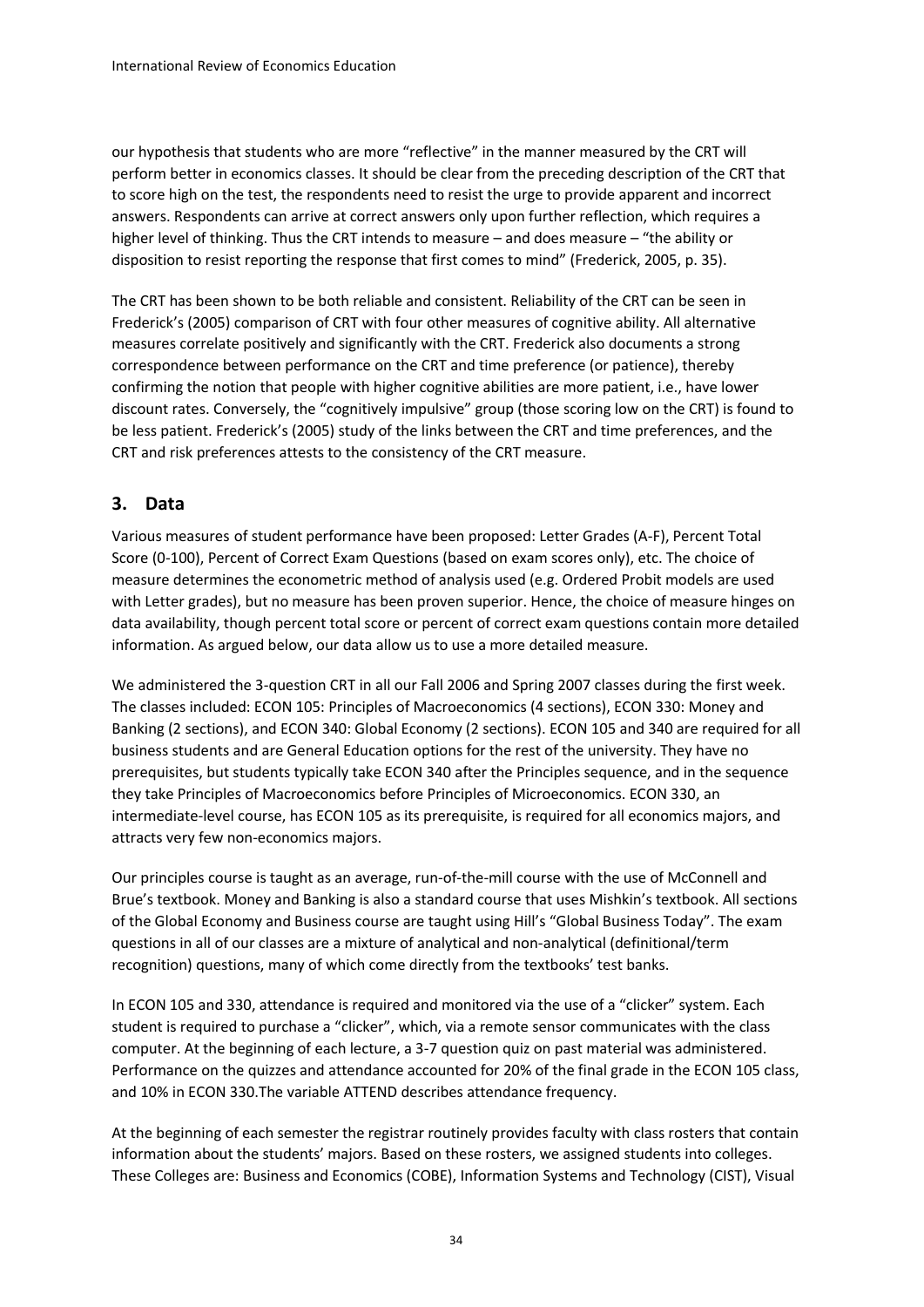and Performing Arts (CVPA), Arts and Sciences (CAS), Education (EDUC), and Human and Health Sciences (CHHS). Students who did not declare a major were classified as Pre-major.

We were also provided data from the registrar's office that included (a) the gender of the student; (b) SAT<sup>5</sup> scores, verbal (SAT\_V), maths (SAT\_M) and total (SAT); (c) high school or transfer grade point average (HS\_GPA); (d) whether the student transferred into the university; (e) the number of credits completed when the student enrolled in the class (CREDITS) and (f) the student's total GPA at the end of the semester (GPA). Note that some of the data were missing, which affects the size of the sample in some of the regressions below.

Our choice of control variables is motivated in no small part by the extant literature. Differences in student performance between male and female students have been documented by Anderson *et al*. (1994), Robb and Robb (1999), and Borg and Stranahan (2002), among others. Siegfried and Fels (1979) emphasise the importance of the initial level of human capital – as measured, for example, by verbal, maths, and total SAT scores – when trying to account for student performance. In addition to the SAT scores, we also use high school or transfer GPA as a proxy for the initial level of the students' analytical abilities. Previous studies suggested that attendance may affect student performance (e.g. Marburger, 2001; Stanca, 2006; Arulampalam *et al*., 2007). Each student's total GPA at the end of the semester is a measure of student effort; the use of this variable has been advocated by Siegfried and Fels (1979) and Grove *et al*. (2006). Finally, we believe that students' college experience, which we measure by the number of credits completed, should also belong in the set of control variables when trying to account for student performance.

Student gender was described by a dummy variable (GENDER), which took the value of 1 if the student was female. Similarly, dummy variable TRANSFER takes the value of 1 if the student transferred into the university. Dummy variables ECON 330 and ECON 340 were introduced to capture the difference of these courses from the excluded category: ECON 105: Principles of Macro. With these variables we intend to capture the effects of (a) different instructors; (b) different attendance policies; and (c) different level of instruction. One co-author has taught all sections of the Principles and Money and Banking classes, while the other co-author taught all Global Economy classes. Thus, the dummy variables for ECON 330 and ECON 340 represent different instructors as well. In all sections of each course we used the same textbook and the same exams.

Our main focus is the explanatory variable called "CRT Score" which takes values (0, 1, 2, 3) to signify the number of correct answers. We use exam averages (i.e. percent correct answers averaged over all exams, per student), as the dependent variable. Our choice of dependent variable is motivated by the fact that final grades across different classes are determined differently. For example, attendance and open-notes (but limited-time) quizzes affect principles final grade, while presentations and in-class exercises affect ECON 340 grades. We want to preclude items unrelated to analytical ability, such as attendance or public speaking skills, from affecting our results.

Table 2 presents information about our sample and shows that about 40% of the sample are female and the majority of our students, especially in ECON 340 and ECON 330, are College of Business and Economics students.

 $<sup>5</sup>$  The SAT is a standardised test used in the United States for college admissions.</sup>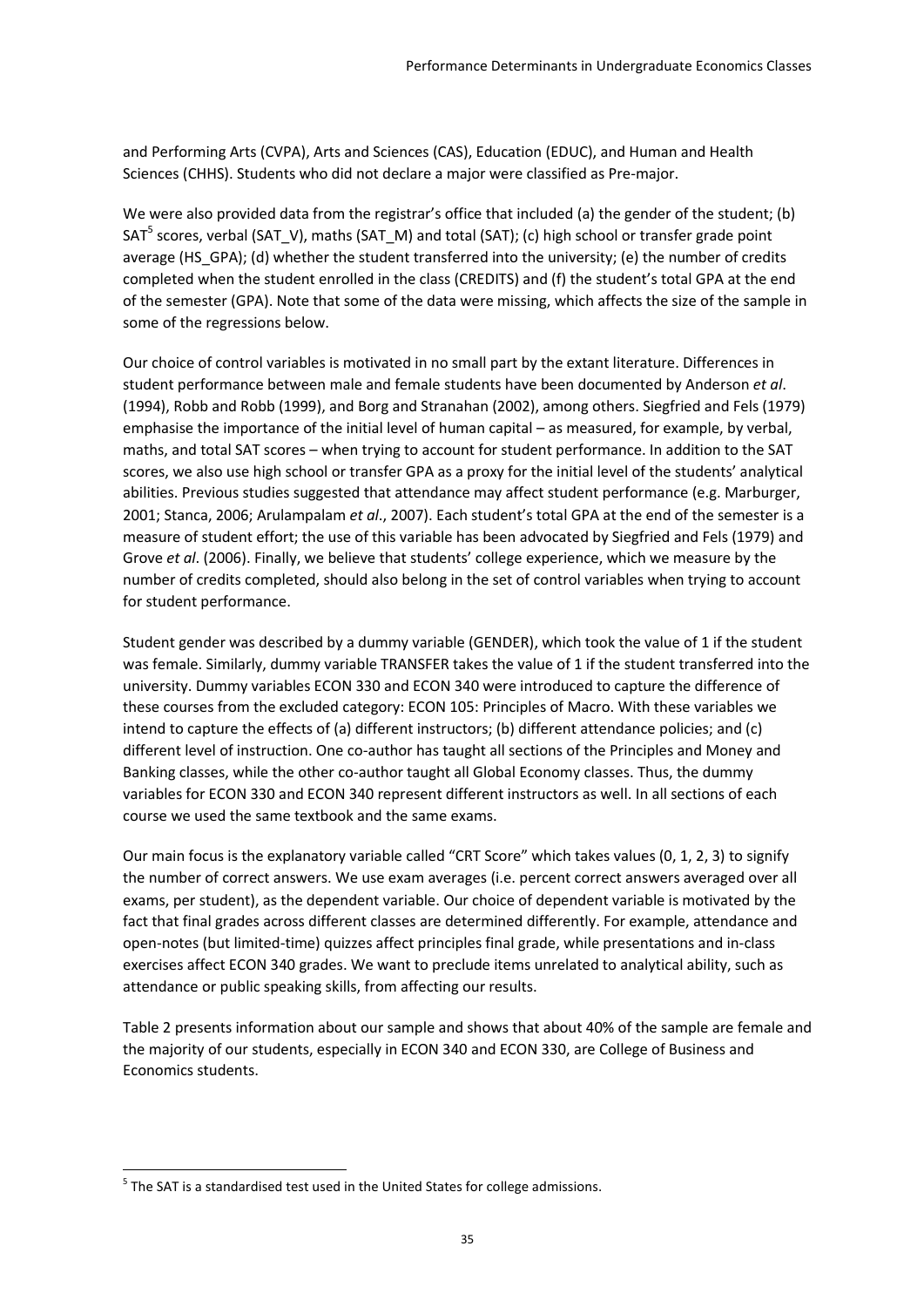|                 | <b>ECON 105</b> | <b>ECON 340</b>         | <b>ECON 330</b>         | <b>TOTAL</b> |
|-----------------|-----------------|-------------------------|-------------------------|--------------|
| Sample          | 199             | 67                      | 46                      | 312          |
| Gender          |                 |                         |                         |              |
| Females         | 83              | 30 <sup>°</sup>         | $14\,$                  | 127          |
| Males           | 116             | 37                      | 32                      | 185          |
| <b>Colleges</b> |                 |                         |                         |              |
| COBE            | 92              | 59                      | 41                      | 192          |
| <b>CIST</b>     | 5               | $\overline{\mathbf{3}}$ | $\pmb{0}$               | $\,8\,$      |
| <b>CVPA</b>     | 19              | $\mathbf 1$             | $\pmb{0}$               | 20           |
| CAS             | 44              | $\overline{\mathbf{4}}$ | $\overline{\mathbf{4}}$ | 52           |
| <b>CHHS</b>     | 5               | $\pmb{0}$               | $\pmb{0}$               | 5            |
| EDUC            | $11\,$          | $\pmb{0}$               | $\mathbf 1$             | 12           |
| Pre-major       | 23              | $\pmb{0}$               | $\pmb{0}$               | 23           |

### **Table 2:** Sample Information

Source: Authors' calculations

Note: Table 2 presents information about the size of the sample and the distribution of students with respect to classes, gender, and college.

Table 3 shows enrollment data for the various classes included in the sample. It can be seen that initial enrollment ranged from a low of 22 students to a high of 95 students, i.e. we have a mixture of small and larger classes. The second column shows the distribution of the 312 observations used in the sample. The sample excludes the students who did not have a CRT score (i.e. they were absent when the test was administered, column 3) and/or did not complete the course (i.e. did not take all the exams and did not have a final grade, column 4).

It also shows how many of the students who did not complete the course had taken the CRT test (column 5), as well as the number of students who failed the course (column 5). The failing students are part of the sample. Note that addition of the columns "Used CRT Responses", "Dropped; CRT Taken" and "No CRT Taken" yields the initial enrollment.

As can be seen, only 15 students, of a total of 379, failed to complete the courses, i.e. dropped out, and another 14 received a failing grade. Attrition does not seem to be a significant problem in our sample.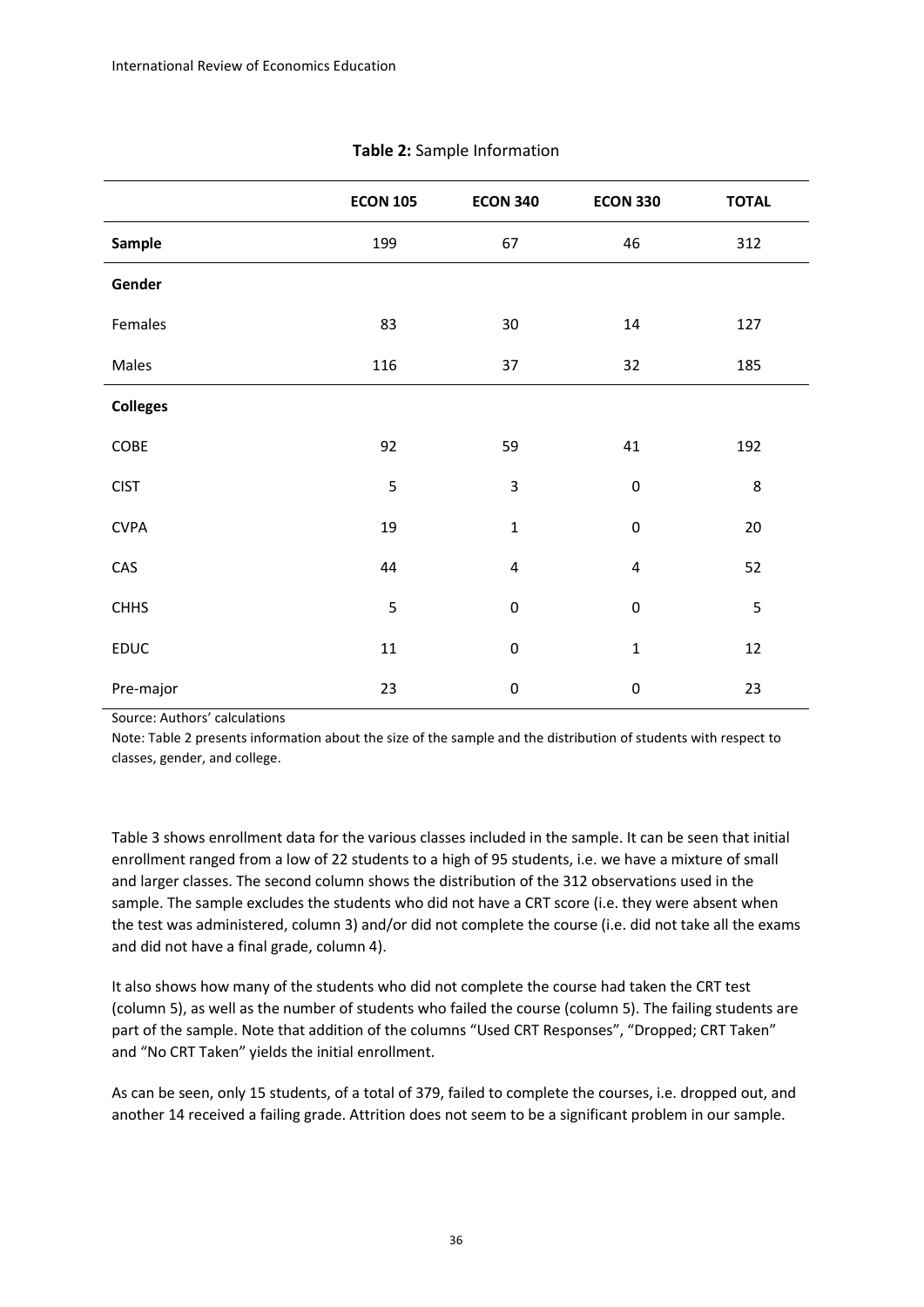| <b>Term/Class</b> | <b>Initial</b><br><b>Enrollment</b> | <b>Used CRT</b><br><b>Responses</b> | <b>No CRT</b><br><b>Taken</b> | <b>Dropped</b><br><b>Total</b> | Dropped;<br><b>CRT Taken</b> | <b>Failed</b>  |
|-------------------|-------------------------------------|-------------------------------------|-------------------------------|--------------------------------|------------------------------|----------------|
| <b>Fall 2006</b>  |                                     |                                     |                               |                                |                              |                |
| ECON 105-09       | 40                                  | 40                                  | $\Omega$                      | 0                              | 0                            | 0              |
| ECON 105-10       | 95                                  | 76                                  | 16                            | 4                              | 3                            | 6              |
| ECON 330-01       | 22                                  | 21                                  | 1                             | 0                              | 0                            | 1              |
| ECON 340-01       | 58                                  | 39                                  | 17                            | 6                              | 2                            | 2              |
| ECON 340-05       | 37                                  | 28                                  | 9                             | 2                              | 0                            | $\overline{2}$ |
| Spring 2007       |                                     |                                     |                               |                                |                              |                |
| ECON 105-08       | 39                                  | 31                                  | 8                             | 0                              | O                            | 0              |
| ECON 105-11       | 57                                  | 52                                  | 3                             | 3                              | $\overline{2}$               | 3              |
| ECON 330-01       | 31                                  | 25                                  | 6                             | 0                              | 0                            | 0              |
| <b>TOTAL</b>      | 379                                 | 312                                 | 60                            | 15                             | 7                            | 14             |

#### **Table 3:** Enrollment Data

We split the overall sample into two sub-samples: one includes only the principles classes (Principles Level), while the other includes the students in the ECON 330 and 340 classes (Upper Level).

|                  | <b>Total Sample</b> |         |                         | <b>Principles Level</b> |         |                                | <b>Upper Level</b> |         |                                |  |
|------------------|---------------------|---------|-------------------------|-------------------------|---------|--------------------------------|--------------------|---------|--------------------------------|--|
|                  | Obs                 | Average | Std<br><b>Deviation</b> | Obs                     | Average | <b>Std</b><br><b>Deviation</b> | Obs                | Average | <b>Std</b><br><b>Deviation</b> |  |
| Exam Avg.        | 312                 | 77.03   | 10.13                   | 199                     | 76.96   | 9.91                           | 113                | 77.13   | 10.57                          |  |
| <b>CRT Score</b> | 312                 | 0.67    | 0.91                    | 199                     | 0.50    | 0.79                           | 113                | 0.97    | 1.04                           |  |
| SAT V            | 238                 | 495.37  | 70.88                   | 161                     | 497.57  | 69.92                          | 77                 | 490.77  | 73.08                          |  |
| SAT M            | 238                 | 510.33  | 67.26                   | 161                     | 508.88  | 66.14                          | 77                 | 513.37  | 69.87                          |  |
| SAT              | 238                 | 1005.71 | 122.95                  | 161                     | 1006.46 | 119.35                         | 77                 | 1004.16 | 130.94                         |  |
| HS GPA           | 304                 | 3.00    | 0.42                    | 197                     | 3.02    | 0.39                           | 107                | 2.96    | 0.47                           |  |
| <b>CREDITS</b>   | 311                 | 45.93   | 31.36                   | 198                     | 29.58   | 25.17                          | 113                | 74.59   | 17.52                          |  |
| <b>ATTEND</b>    | 245                 | 0.82    | 0.17                    | 199                     | 0.83    | 0.16                           | 46                 | 0.77    | 0.19                           |  |
| <b>TRANSFER</b>  | 312                 | 0.12    | 0.33                    | 199                     | 0.10    | 0.30                           | 113                | 0.15    | 0.36                           |  |
| <b>EXECGPA</b>   | 312                 | 2.89    | 0.61                    | 198                     | 2.86    | 0.66                           | 113                | 2.96    | 0.50                           |  |

#### **Table 4:** Descriptive Statistics

Source: Authors' calculations.

Note: The table gives the number of observations, the mean and standard deviation of the various variables in the 3 samples.

Table 4 presents descriptive statistics for the variables in the three samples.<sup>6</sup> In all samples the average exam grade was about 77 points. SAT scores are very similar, with verbal in the 490s and maths at around 510. High school or transfer GPAs are also similar, averaging around 3.0. As expected, students in the upper-level classes have more credits, about 75; while the average principles student has only 30

 6 It should be noted that our paper does not include all of the variables that the past research on student performance has suggested over the past three decades (summarised in Table 1), and thus there is still a possibility of an omitted variable bias. We do not include some of the variables in our study for two (often overlapping) reasons: (i) some of the variables were deemed unimportant by the extant literature in accounting for student performance, and (ii) we do not have data for some of the variables. All in all, however, we believe that our study contains most of the important control variables.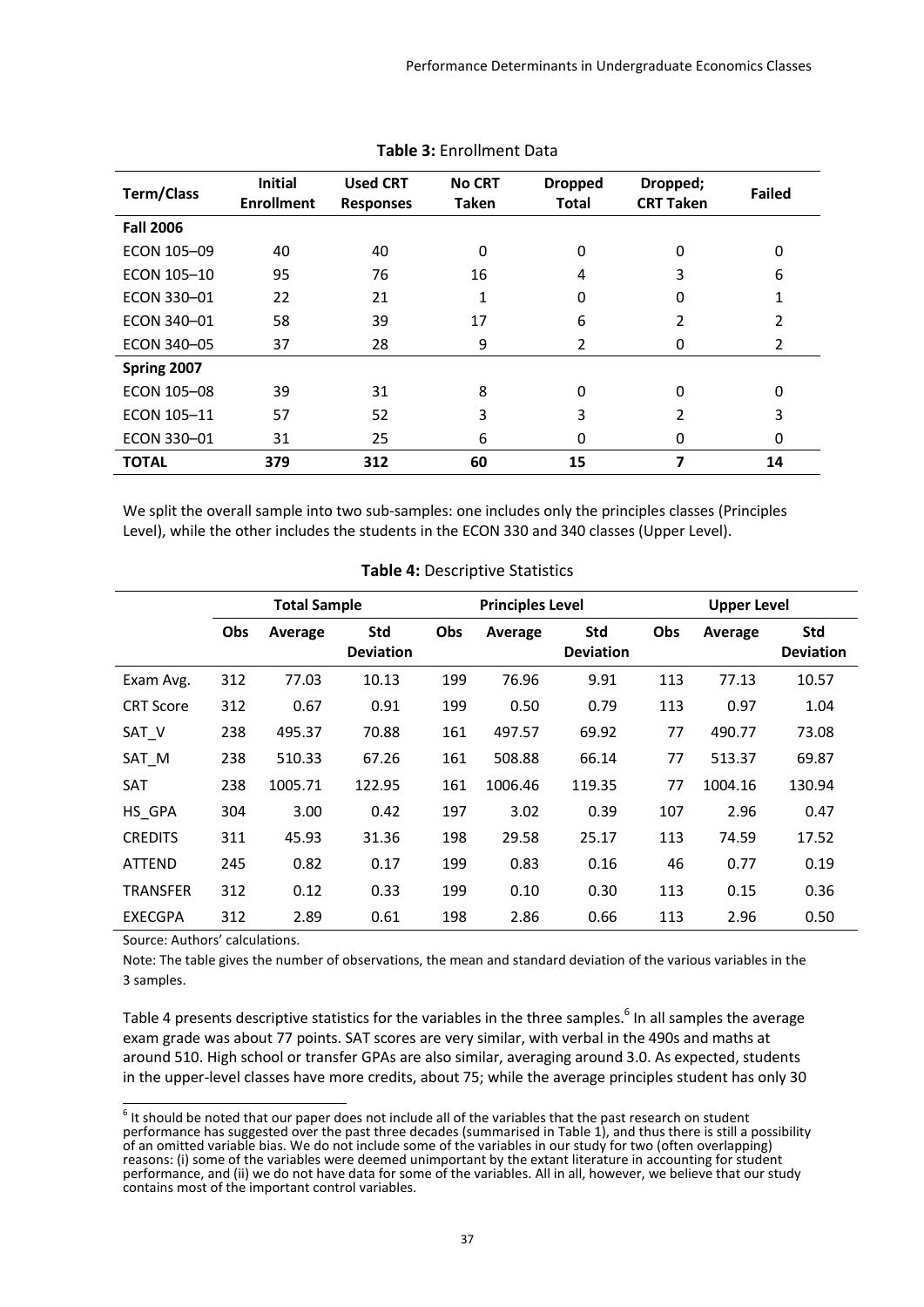credits (and is barely a sophomore<sup>7</sup>) before (s)he takes the Principles class. The attendance frequency for principles classes was about 83%, which reflects the fact that attendance was mandatory. Finally, about 10% to 15% of the students are transfers. Variable EXECGPA represents the EXcluding EConomics GPA, i.e. the student's GPA at the end of the semester in which (s)he enrolled in the respective economics class, excluding the grade (s)he received in the economics class. The value of EXECGPA remains roughly constant among the three samples at about 2.9.

Of particular interest is the average CRT score. Overall, the average student answered about 2/3 of questions out of possible 3. Sample decomposition shows that principles students answer about half a question correctly (0.50), while upper-level students are able to improve their score by almost 100% and answer about 1 question correctly (0.97).

# **4. Model and methodology**

The goal of the analysis is to determine whether student performance in the 3-question CRT score has any power in predicting student exam performance, above and beyond the usual variables used in the literature. The model to be used is:

Exam Average = *f* (CRT score, control variables)

Control variables include SAT scores, high school GPA, whether the student transferred, the gender of the student, and the number of college credits the student has accumulated.

Table 5 presents the simple correlation coefficients among the various variables in our model.

|                  | Exam                                                                                                                                                                                                                           | <b>CRT</b> | Gender    |        | HS GPA EXECGPA | SAT_M    | SAT V    | Credits   | EC 330    | EC 340    |
|------------------|--------------------------------------------------------------------------------------------------------------------------------------------------------------------------------------------------------------------------------|------------|-----------|--------|----------------|----------|----------|-----------|-----------|-----------|
|                  | Average                                                                                                                                                                                                                        | Score      |           |        |                |          |          |           |           |           |
| Exam             | 1.0000                                                                                                                                                                                                                         | 0.2519     | 0.0658    | 0.2508 | 0.4288         | 0.3130   | 0.4020   | 0.1928    | 0.0023    | 0.0434    |
| Average          |                                                                                                                                                                                                                                | < 0.0001   | 0.3154    | 0.0001 | < 0.0001       | < 0.0001 | < 0.0001 | 0.0030    | 0.9719    | 0.5075    |
| <b>CRT Score</b> |                                                                                                                                                                                                                                | 1.0000     | $-0.1877$ | 0.1020 | 0.1423         | 0.4399   | 0.2992   | 0.2141    | 0.1115    | 0.1387    |
|                  |                                                                                                                                                                                                                                |            | 0.0039    | 0.1189 | 0.0292         | < 0.0001 | < 0.0001 | 0.0010    | 0.0881    | 0.0336    |
| Gender           |                                                                                                                                                                                                                                |            | 1.0000    | 0.0072 | 0.1270         | 0.2547   | 0.1154   | 0.0199    | $-0.0039$ | $-0.0794$ |
|                  |                                                                                                                                                                                                                                |            |           | 0.9121 | 0.0518         | < 0.0001 | 0.0775   | 0.7607    | 0.9517    | 0.2250    |
| HS GPA           |                                                                                                                                                                                                                                |            |           | 1.0000 | 0.3301         | 0.1935   | 0.2670   | $-0.0159$ | 0.0262    | 0.0283    |
|                  |                                                                                                                                                                                                                                |            |           |        | < 0.0001       | 0.0029   | < 0.0001 | 0.8076    | 0.6894    | 0.6664    |
| <b>EXECGPA</b>   |                                                                                                                                                                                                                                |            |           |        | 1.0000         | 0.2187   | 0.1862   | 0.0735    | 0.1059    | $-0.0106$ |
|                  |                                                                                                                                                                                                                                |            |           |        |                | 0.0007   | 0.0042   | 0.2617    | 0.1052    | 0.8719    |
| SAT_M            |                                                                                                                                                                                                                                |            |           |        |                | 1.0000   | 0.5936   | 0.0353    | 0.0968    | $-0.0557$ |
|                  |                                                                                                                                                                                                                                |            |           |        |                |          | < 0.0001 | 0.5901    | 0.1388    | 0.3951    |
|                  |                                                                                                                                                                                                                                |            |           |        |                |          | 1.0000   | 0.0258    | 0.0187    | $-0.0623$ |
| SAT_V            |                                                                                                                                                                                                                                |            |           |        |                |          |          | 0.6935    | 0.7747    | 0.3417    |
| Credits          |                                                                                                                                                                                                                                |            |           |        |                |          |          | 1.0000    | 0.6205    | 0.3013    |
|                  |                                                                                                                                                                                                                                |            |           |        |                |          |          |           | < 0.0001  | < 0.0001  |
|                  |                                                                                                                                                                                                                                |            |           |        |                |          |          |           | 1.0000    | $-0.1897$ |
| EC 330           |                                                                                                                                                                                                                                |            |           |        |                |          |          |           |           | 0.0035    |
| EC 340           |                                                                                                                                                                                                                                |            |           |        |                |          |          |           |           | 1.0000    |
|                  | and the company of the company of the company of the company of the company of the company of the company of the company of the company of the company of the company of the company of the company of the company of the comp |            |           |        |                |          |          |           |           |           |

**Table 5:** Pearson Correlation Coefficients

Top number: Correlation Coefficient Bottom Number:  $p$ -value for  $H_0$ :  $\beta$ =0

<sup>-</sup> $<sup>7</sup>$  In the second year of university.</sup>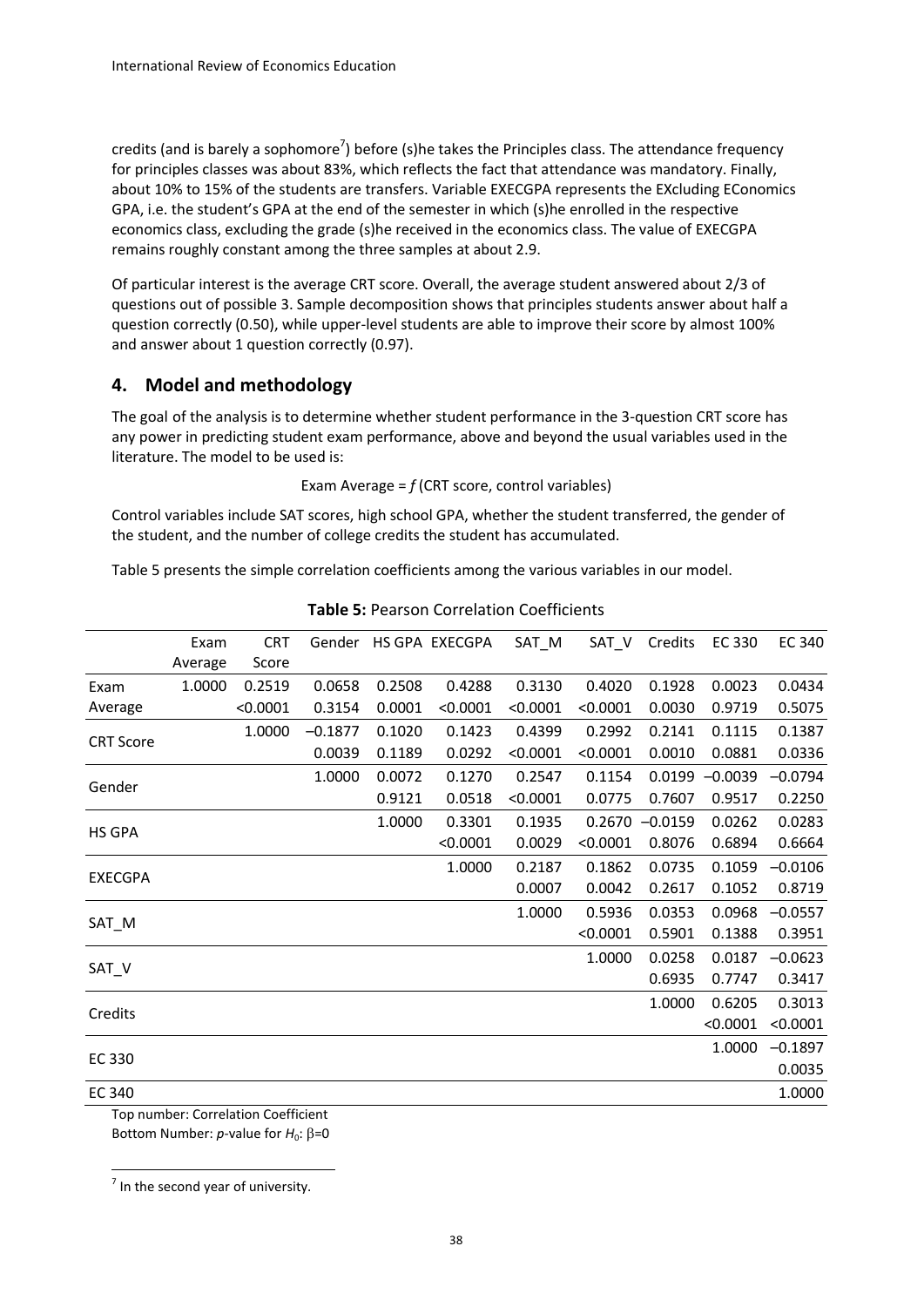As expected, the exam average is significantly correlated with (in diminishing order) the EXECGPA (*r*=42.88%), the Verbal SAT (*r*=40.2%), the Maths SAT (*r*=31.3%), the CRT Score (*r*=25.2%), high school GPA (*r*=25.1%), and the number of credits (*r*=19.3%). Gender and upper-level class dummies are not significantly correlated with the Exam average. It is also interesting to note the CRT scores are significantly correlated with both SAT scores, the EXECGPA and the number of credits (i.e. the college experience) of the student. Note that the correlation coefficient between CRT scores and Maths SAT scores, while statistically significant, is less than 50%, suggesting that the two measures do not reflect exactly the same abilities.

# **5. Results**

 $\overline{a}$ 

Tables 6, 7 and 8 present our regression results. Table 4 above shows that, as expected, students in upper-level classes have accumulated more credits than students in the principles classes; hence collinearity is expected between the variable CREDITS and the ECON 330 and ECON 340 dummies. Indeed, Table 5 shows a simple correlation coefficient of about 62% between CREDITS and ECON 330. Similarly, the correlation between the verbal and maths SAT scores is about 59%. In order to avoid collinearity problems, we use regressions with either total SAT scores or maths SAT scores, and either number of credits or dummies for the upper-level classes.

Notice that college GPA is not part of our control variables set, as inclusion of this variable presents considerable problems. First, there is a conceptual problem with the interpretation of its coefficient. If it is positive and significant it leads to the conclusion that "good students do well in economics and below average students do badly in economics." It is highly likely that this statement holds for every other class as well and it does not explain why a student does well. Second, GPA is a composite of individual class grades that are in part determined by a similar set of variables, such as SAT scores, high school GPA, gender etc. Hence, the GPA reflects how these variables affect performance in the average class included. As a result, the effects of the other control variables are obscured because they affect the dependent variable both indirectly, through the GPA, and directly. Putting it in another way, inclusion of the EXECGPA introduces the so-called "dominant variable" effect (Rao and Miller, 1971, pp. 41-43). Rao and Miller argue in favour of excluding the dominant variable to better understand the underlying relationship.<sup>8</sup>

Given our control variables, Table 6 shows that the CRT score has a marginally significant effect in the overall sample (significant at the 90% level in two regressions and insignificant in the other two). It is worth reminding the reader that it is very difficult to capture the effects of critical thinking on the basis of a rough measure like a standardised test, especially such a simple, three-item test as the CRT. Consequently, this type of measured significance that we find may be all that one can expect, and it is therefore meaningful that any statistically significant correlation was obtained.

Inspection of Tables 7 and 8 reveals that the CRT score has no significant effect on student performance in the Principles level classes, but a strong positive effect on the upper-level classes. The effect is also large quantitatively: for each CRT question an upper-level student answers correctly, he or she is expected to obtain, on average, a 2.5 to 3 percentage points higher exam grade overall. In other words, a student who answers all 3 CRT questions correctly is expected to achieve a grade higher by almost one whole letter grade. This effect is so strong that it carries over to the whole sample, although with lower significance and about two-thirds of the size.

The difference between the principles and upper-level cohorts might arise for a number of reasons. Upper-level courses are designed in ways that require problem-solving ability, especially ECON 330,

<sup>8</sup> Inclusion of college GPA measures in ECON performance equations nearly doubles their *R*-square levels, strongly suggesting a dominant variable effect.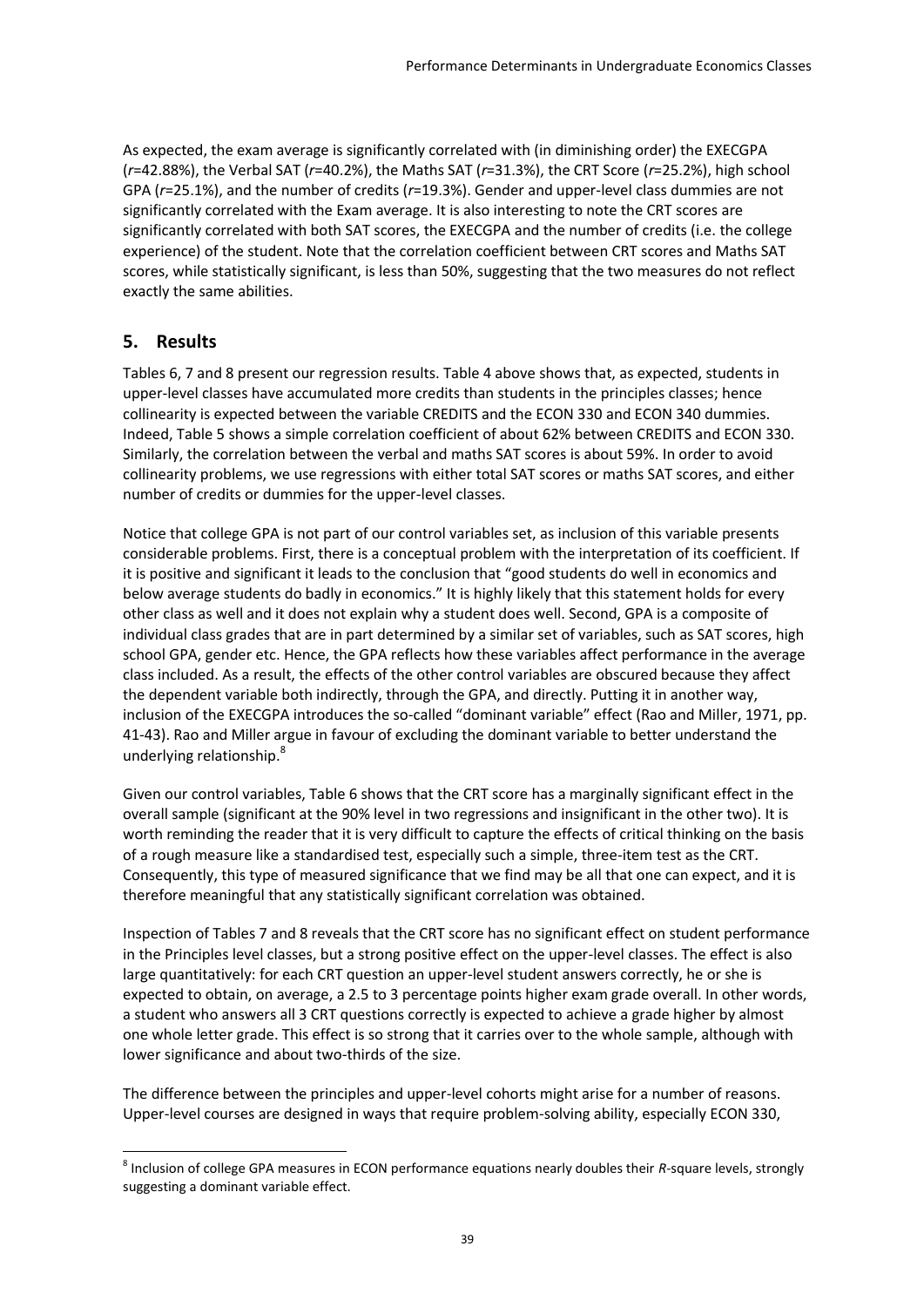while lower-level courses often do not require this ability. Such a distinction could manifest in the differences in the assessment format: exams in upper-level courses are more likely to emphasise and reward problem-solving abilities. (In our case this explanation is less plausible than the others in light of the fact that exam questions in all classes are a mixture of analytical and definitional questions). It is also likely that students who self-select into the economics major and upper-level courses have better problem solving skills (although it must be pointed out that not every student in upper-level economics courses majors in economics). Finally, students' problem-solving abilities may improve as a result of their learning experience during a principles course.

The results reported in Tables 7 and 8 are based on splitting the sample into the lower-level (or principles) sub-sample and the upper-level sub-sample. Since ECON 340 has no prerequisites (just as principles has none), one may wonder to what extent this course is truly "upper-level". Consequently, as a robustness check, we rerun the four regressions reported in Table 8 excluding the ECON 340 students from the upper-level sub-sample. Without the ECON 340 observations in the sub-sample the CRT effect becomes even stronger.<sup>9</sup> Including only ECON 330 responses almost doubles the magnitude of the CRT effect – from about 3 to more than 5 points. *F*-values are now lower but still significant. Excluding the ECON 340 observations reduces the SAT coefficients by one order of magnitude (i.e. about 10 times) and eliminates their statistical significance. Thus, excluding ECON 340 from the upperlevel group makes our results even stronger, and therefore the results reported in Table 8 constitute conservative estimates of the CRT effect.

The tables show a number of other interesting results, some in agreement with the literature and some in contrast. In Table 6 we can see that gender, SAT scores, high school or transfer GPA, and number of credits have positive and significant effects on student performance. Comparison with tables 7 and 8 reveals that most of the statistical significance carries over from the Principles sub-sample. With the exception of the SAT scores, the other three variables are not significant in the upper-level sub-sample.

In contrast with the previous research (e.g. Anderson *et al*., 1994; Borg and Stranahan, 2002; Ballard and Johnson, 2004), we obtain that female students are expected to do about 3% better than their male colleagues. This might be due to the fact that presently there are more women in academe than men and, as a consequence, more high-quality female students who are likely to self-select into higherpaying majors such as economics. The effects of gender are significant in the overall sample, but mostly statistically insignificant in the two sub-samples, though their size is of the same order.

SAT scores have strong effects on performance, which is in line with past research (e.g. Ballard and Johnson, 2004). In principles classes, a student entering with a Maths SAT score of 600, is expected to achieve a grade about 6 points higher than a student entering with a Maths SAT of 400 (i.e. the difference of 200 points times the coefficient 0.03). The effect of Maths SATs increases quantitatively in upper-level classes as Table 8 indicates.

The effects of the high school or transfer GPA are strong, statistically and quantitatively, in the principles sub-sample and carry over in the total sample, but are insignificant and smaller in the upperlevel sub-sample. This is to be expected, as students with stronger backgrounds are likely to perform better in college, and this starting-point effect should become less pronounced as students advance in their college careers. In the principles sample, each additional HSGPA (high school GPA) point is expected to add about 5 points (i.e. half a letter grade) on the student performance measure. It should be noted that this effect is reduced to 3 points when attendance is taken into consideration.

Unlike the existing literature, we obtain a strong, statistically significant effect of attendance. With the caveats that attendance was required and we have complete data only for the principles classes, and

-

 $9$  The results of this robustness check are not reported in the paper to conserve space. We thank one of the referees for suggesting this sensitivity analysis.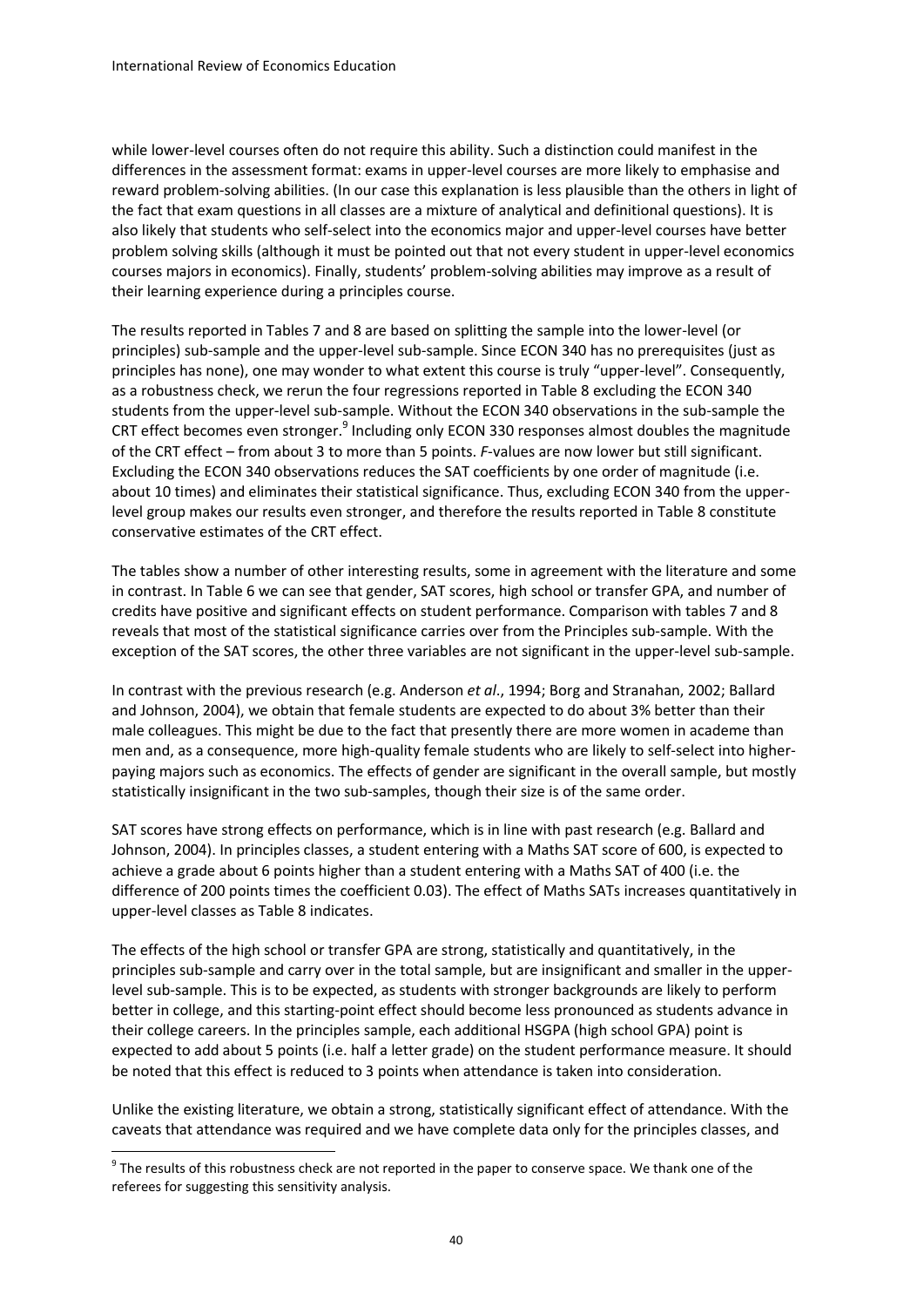hence only the principles sub-sample estimates are reliable, we obtain that complete attendance (i.e. 100% or 1) improves performance by 0.9 points over 90% attendance or 9 points over 0% attendance!

Student college experience, as can be surmised by the number of credits the student had completed before entering the examined courses, also has strong positive effects that are mostly concentrated in the principles sub-sample. This is not surprising, as the marginal impact on student performance of one additional credit-hour earned by a freshman<sup>10</sup> is likely to be higher, on average, than that earned by a junior or a senior $^{11}$ .

Finally, whether a student has transferred into the university seems to have a negative effect on performance, which is rather large quantitatively but statistically insignificant. The regressions explain 18% to 28% of the performance measure variation (as determined by the Adjusted *R*-squared values) and the *F*-tests of all regressions are highly statistically significant. Regression diagnostics revealed no problems with heteroskedasticity or multicollinearity.

| <b>Dependent Variable</b> | <b>Exam Average</b>               | <b>Exam Average</b> | <b>Exam Average</b>                                    | Exam Average      |  |
|---------------------------|-----------------------------------|---------------------|--------------------------------------------------------|-------------------|--|
| Constant                  | 34.79***[5.56]                    | 36.84***[5.84]      | $41.21***[6.45]$                                       | 33.39***[4.50]    |  |
| <b>CRT Score</b>          | 1.05<br>[1.39]                    | [1.83]<br>$1.40*$   | $1.36*$ [1.75]                                         | 1.31<br>[1.49]    |  |
| <b>GENDER</b>             | $3.04***$ [2.83]                  | $3.33***$ [2.83]    | $3.01**$ [2.5]                                         | $2.50*$<br>[1.87] |  |
| <b>SAT</b>                | $0.026***[4.91]$ $0.026***[4.84]$ |                     |                                                        |                   |  |
| SAT_M                     |                                   |                     | $0.03***$ [3.38]                                       | $0.03***$ [2.95]  |  |
| HS_GPA                    | $3.73**$ [2.53]                   | $3.52**$ [2.35]     | $4.56***[3.05]$                                        | $4.43***[2.63]$   |  |
| <b>TRANSFER</b>           |                                   |                     | $-2.39$ $[-1.21]$ $-2.51$ $[-1.24]$ $-3.34*$ $[-1.65]$ | $-3.30$ $[-1.40]$ |  |
| <b>CREDITS</b>            | $0.05***[2.74]$                   |                     | $0.05***$ [2.63]                                       | $0.06***[2.74]$   |  |
| ECON_330                  |                                   | $-0.58$<br>$[-.36]$ |                                                        |                   |  |
| ECON_340                  |                                   | 1.66<br>[1.04]      |                                                        |                   |  |
| <b>ATTEND</b>             |                                   |                     |                                                        | 10.36***[2.58]    |  |
|                           |                                   |                     |                                                        |                   |  |
| Obs                       | 236                               | 236                 | 236                                                    | 197               |  |
| Adj. R-squared            | 0.23                              | 0.20                | 0.19                                                   | 0.21              |  |
| F-Value                   | 12.66***                          | $9.69***$           | $10.11***$                                             | $8.52***$         |  |

## **Table 6:** Regression results (Overall Sample)

Source: Authors' calculations.

\*\*\*, \*\*, \* signify 1%, 5% and 10% levels, respectively.

Numbers in brackets are *t*-test values.

 $^{10}$  Student in the first year of university.

 $11$  Students in third and fourth years of university, respectively.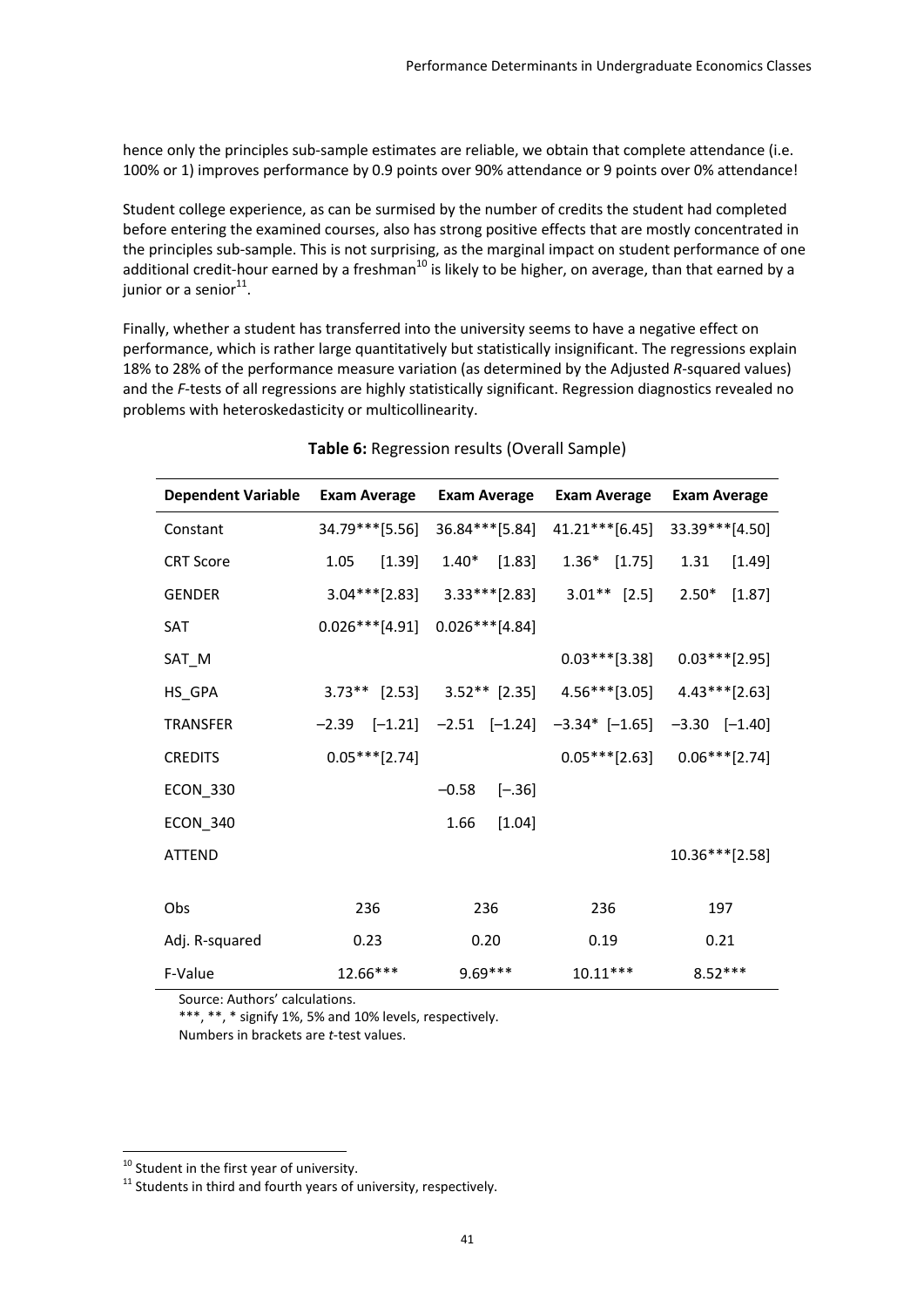| <b>Dependent Variable</b> | <b>Exam Average</b> |                  | <b>Exam Average</b> |                   | <b>Exam Average</b> |                   |  |
|---------------------------|---------------------|------------------|---------------------|-------------------|---------------------|-------------------|--|
| Constant                  | 27.65***[3.81]      |                  |                     | 35.15***[4.61]    |                     | 28.91***[3.58]    |  |
| <b>CRT Score</b>          | 0.51                | [0.58]           | 0.78                | [0.85]            | 0.54                | [0.59]            |  |
| <b>GENDER</b>             | $2.37*$             | $[1.56]$         | 1.97                | [1.40]            | 2.05                | $[1.47]$          |  |
| <b>SAT</b>                | $0.027***[4.58]$    |                  |                     |                   |                     |                   |  |
| SAT_M                     |                     |                  |                     | $0.032***$ [2.88] |                     | $0.036***[3.22]$  |  |
| HS_GPA                    |                     | $5.56***$ [3.22] |                     | $6.68***$ [3.79]  |                     | $5.54***[3.04]$   |  |
| <b>TRANSFER</b>           | $-3.40$             | $[-1.44]$        | $-4.12*$ $[-1.69]$  |                   |                     | $-3.90$ $[-1.61]$ |  |
| <b>CREDITS</b>            |                     | $0.11***[3.85]$  | $0.11***$ [3.92]    |                   | $0.12***[4.23]$     |                   |  |
| <b>ATTEND</b>             |                     |                  |                     |                   |                     | $8.92**$ [2.13]   |  |
|                           |                     |                  |                     |                   |                     |                   |  |
| Obs                       | 161                 |                  | 161                 |                   | 161                 |                   |  |
| Adj. R-squared            | 0.28                |                  | 0.22                |                   | 0.24                |                   |  |
| F-Value                   | $11.33***$          |                  | $8.64***$           |                   | $8.22***$           |                   |  |

**Table 7:** Regression Results (Principles Level Sub-sample)

Source: Authors' calculations.

\*\*\*, \*\*, \* signify 1%, 5% and 10% levels, respectively.

Numbers in brackets are *t*-test values.

| <b>Dependent Variable</b> | <b>Exam Average</b> |                 | <b>Exam Average</b> |                   | <b>Exam Average</b> |        | <b>Exam Average</b> |                   |
|---------------------------|---------------------|-----------------|---------------------|-------------------|---------------------|--------|---------------------|-------------------|
| Constant                  | 46.89***[3.68]      |                 |                     | 49.92***[4.15]    | 47.39***[3.85]      |        |                     | 49.40***[4.24]    |
| <b>CRT Score</b>          |                     | $2.91**$ [1.94] | $2.80*$             | [1.85]            | $2.82*$             | [1.87] | $2.60*$             | [1.72]            |
| <b>GENDER</b>             | 3.31                | [1.43]          | 3.64                | [1.68]            | 3.50                | [1.52] | $3.84*$             | [1.68]            |
| <b>SAT</b>                | 0.020               | [1.69]          | $0.022*$            | [1.92]            |                     |        |                     |                   |
| SAT_M                     |                     |                 |                     |                   | $0.039*$            | [1.78] |                     | $0.046**$ [2.10]  |
| HS_GPA                    | 0.85                | [0.30]          | 0.99                | [0.17]            | 0.81                | [0.29] | 0.41                | [0.15]            |
| <b>TRANSFER</b>           | 0.27                | $[0.07]$        | $-0.26$             | $[-0.07]$         | 0.05                | [0.01] | $-0.41$             | $[-0.11]$         |
| <b>CREDITS</b>            | 0.05                | [0.79]          |                     |                   | 0.04                | [0.69] |                     |                   |
| <b>ECON_330</b>           |                     |                 |                     | $-1.92$ $[-0.86]$ |                     |        |                     | $-2.22$ $[-0.99]$ |
|                           |                     |                 |                     |                   |                     |        |                     |                   |
| Obs                       | 75                  |                 |                     | 75                | 75                  |        |                     | 75                |
| Adj. R-squared            | 0.18                |                 |                     | 0.18              | 0.18                |        |                     | 0.19              |
| F-Value                   | $3.71***$           |                 |                     | $3.73***$         | $3.78***$           |        |                     | $3.88***$         |

## **Table 8:** Regression Results (Upper Level Sub-sample)

Source: Authors' calculations.

\*\*\*, \*\*, \* signify 1%, 5% and 10% levels, respectively.

Numbers in brackets are *t*-test values.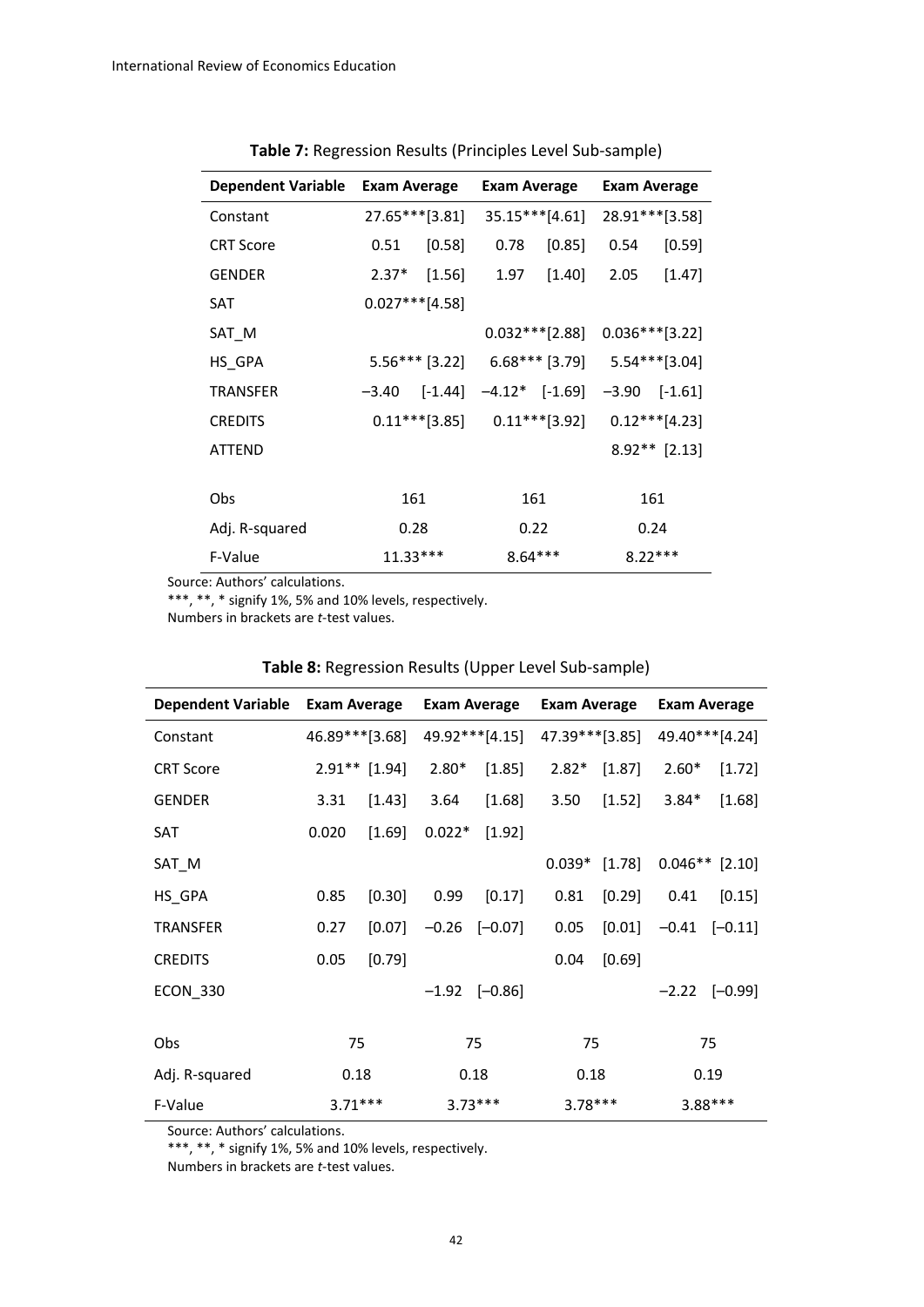# **6. Conclusion**

This paper proposes to use Frederick's (2005) CRT in accounting for student performance. Our results indicate that the test does indeed have predictive power in the context of student performance, while carrying very low costs of implementation. Frederick (2005) points out that "the CRT is an attractive test: it involves only three items and can be administered in a minute or two, yet its predictive validity equals or exceeds other cognitive tests that involve up to 215 items and take up to 3½ hours to complete (or which involve self-reports that cannot be readily verified)" (p.37).

The results reported in this paper are quite interesting. Higher levels of cognitive reflection help students perform considerably better in upper-level economics classes, though not that much better in the principles courses. It could be that upper-level economics classes require more cognitive reflection than principles classes where a student can do well, sometimes, by using lower-level skills such as memorisation. Alternatively, it may take advanced training in economics for the critical thinking ability to manifest itself. This makes sense especially to the extent that lower-level courses emphasise learning of institutional facts and features of the economy, while upper-level courses emphasise application of economic theory, which arguably is where the correlation with critical thinking occurs. These interesting questions are left for future research; what we hope to have accomplished is to lay a foundation for others to build upon.

Admittedly, most of the literature on student performance in economics classes focuses on principles students. Our study, in its principles sub-sample, verifies most (but not all) of the literature results. SAT scores, high school (or transfer) GPA, attendance, and student college experience have significant positive effects on principles class performance. Unlike most of the literature, which finds that male students achieve up to 5% higher grades in economics as compared to females, we find that females gain 3% more than males in our complete sample. This may reflect changes in student body composition in the last twenty years.

The coefficient on the CRT scores in the regressions for the principles courses is insignificant because, presumably, cognitive skills are not essential to succeeding in those courses. However, those cognitive skills play an increasingly important role as the student advances in his or her college career, and so the CRT scores become significant in the upper-level regressions. This is a novel result relative to the extant literature.

Our review of the extant literature reveals that over the years researchers suggested numerous explanatory variables that may help account for student performance. Needless to say, it is very difficult to uncover new variables that would have a significant effect on student performance after controlling for the "usual suspects". It is therefore quite remarkable that the majority of the regressions reported in this paper produce significant results for the CRT variable at the 90% level or better. Our results seem particularly impressive in the face of our expanded set of control variables and in light of the strong correlations between our dependent variable and the controls.

Two caveats about our results should be mentioned. First, there may be an issue with self-selection in our data. It can be argued that mostly students who do well in principles classes continue on to upperlevel classes. Our counterargument is that one of our upper-level classes is a required course for all business students (ECON 340), which means that business students cannot self-select. Also, the regression results show that there is no difference between the ECON 340 and the ECON 330 students (the dummy variable that differentiates them has no statistical significance). We admit that nonbusiness students do not usually enrol in upper-level economics classes and that may still be a source of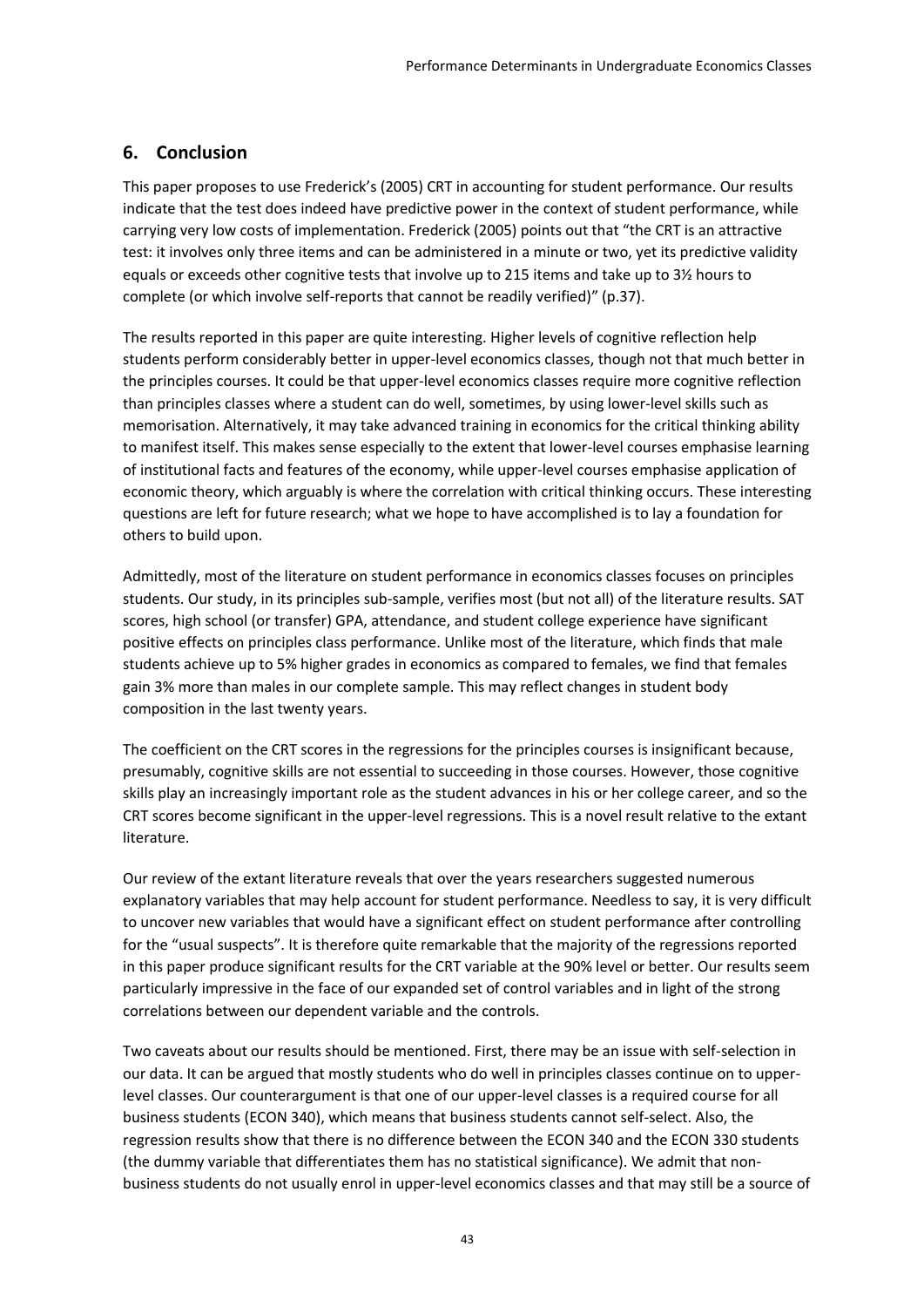self-selection, but we have no way of testing this and we suspect that the effect will probably be very small.

Second, another significant issue is that of causality that was raised against much of the literature by Siegfried and Fels (1979). The issue is this: does cognitive reflection cause course performance, or course performance cause cognitive reflection, or are both performance and cognitive reflection caused by a third variable, such as student effort, which is largely unobserved? While we are aware of this problem, we do not have the data detail needed to deal with it. Hence our results, as almost all other results in this strand of literature, should be interpreted with this caveat in mind.

Future research can build on the analysis presented in this paper in at least two ways. Economics is usually believed to help students master cognitive reflection skills. If this is so, will students exposed to Principles of Economics perform better on the CRT relative to those who didn't have introductory economics? To test this hypothesis one can compare random samples of students who took introductory economics with those who did not. Related to this is the question of whether the students who were successful in acquiring cognitive reflection skills in the principles classes will do well in upperlevel economics courses. Students' success at acquiring cognitive reflection skills can be measured by the CRT, and testing the following hypothesis can provide the answer: Students exposed to Principles of Economics who score better in the CRT will perform better in subsequent economics classes.

Taking a somewhat broader perspective, the CRT analysis can help assess if students who are good at cognitive reflection tend to gravitate toward economics and similar "deep-thinking" disciplines. Crosssection variation in CRT scores can be used to explain the students' initial major choice, as well as changes in major during their college career. The CRT may be a predictor of students' success in other social sciences, engineering, humanities, business, etc. If the CRT is found to have such predictive powers, colleges and universities could use the CRT (along with other assessment tools) to help students identify fields of study especially suited to their abilities and interests.

## **References**

Anderson, G., Benjamin, D. and Fuss, M. A. (1994). 'The Determinants of Success in University Introductory Economics Courses', *Journal of Economic Education*, Vol. 25(2), pp. 99–119.

Arulampalam, W., Naylor, R. A. and Smith, J. (2007). 'Am I Missing Something? The Effects of Absence from Class on Student Performance', Working Paper, University of Warwick, Department of Economics, The Warwick Economics Research Paper Series.

Ballard, C. L., and Johnson, M. F. (2004). 'Basic Math Skills and Performance in an Introductory Economics Class', *Journal of Economic Education*, Vol. 35(1), pp. 3–23.

Bloom, B. S. (1956). *Taxonomy of Educational Objectives, Handbook I: Cognitive Domain,* New York, NY: David McKay.

Borg, M. O., and Shapiro, S. L., (1996). 'Personality Type and Student Performance in Principles of Economics', *Journal of Economic Education*, Vol. 27(1), pp. 3–25.

Borg, M. O. and Stranahan, H. A. (2002). 'Personality Type and Student Performance in Upper-Level Economics Courses: The Importance of Race and Gender', *Journal of Economic Education*, Vol. 33(1), pp. 3– 14.